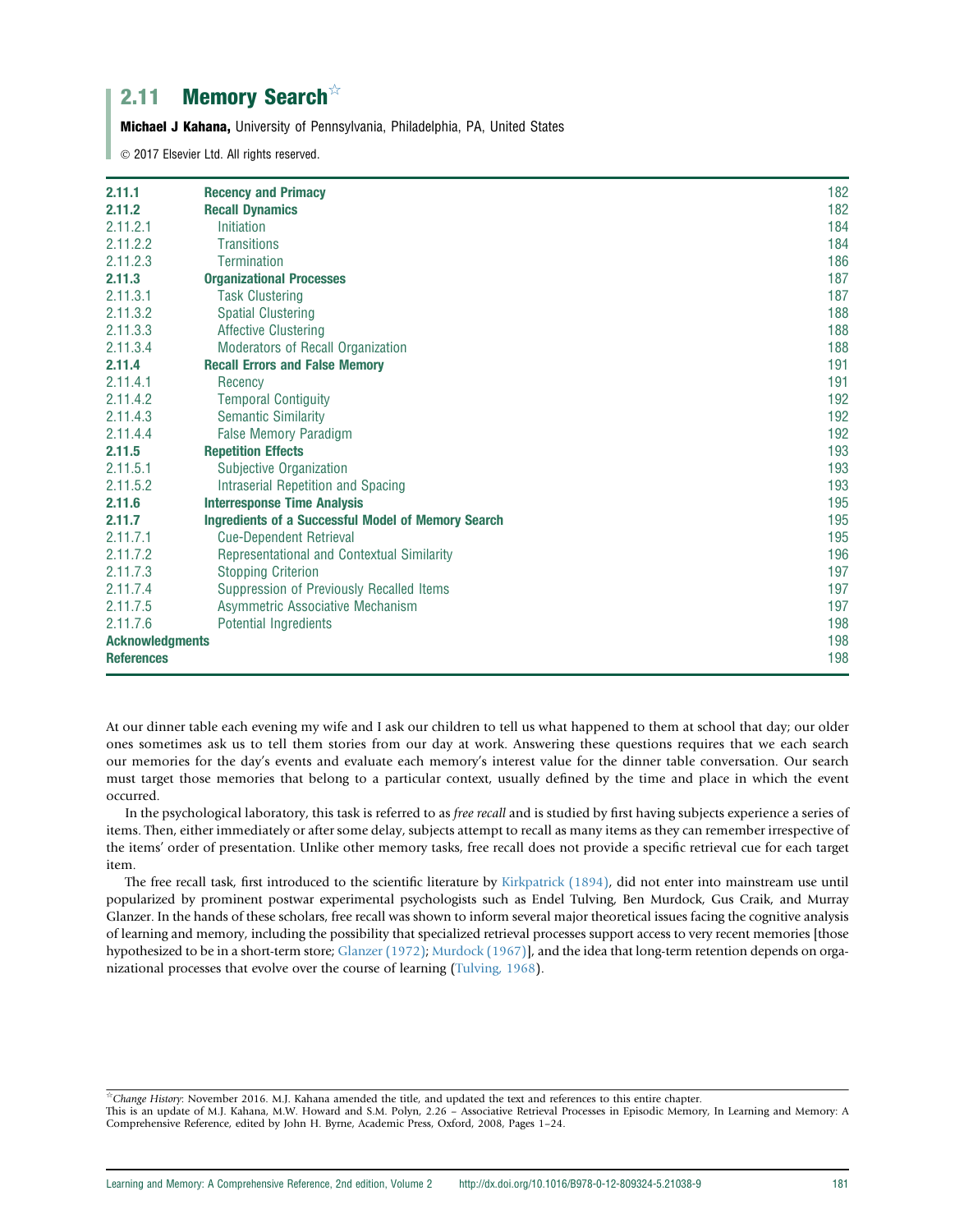# 2.11.1 Recency and Primacy

By virtue of presenting each list item individually, we can ask how the serial position of an item affects its likelihood of being recalled. This leads us to the classic serial position analysis of free recall, which illustrates the principles of primacy and recency. When memory is tested immediately following the presentation of the final list item (immediate free recall, or IFR), subjects are much more likely to recall the last few items in the list than they are to recall earlier list items (the recency effect). When memory is tested following a filled retention interval (RI) (delayed free recall, or DFR), the recency effect is sharply attenuated. When a period of distracting activity not only follows the last studied item, but also follows every other item in a list (continual distractor free recall, or CDFR), the recency effect is restored. [Fig. 1](#page-2-0) shows the serial position effects in IFR, DFR, and CDFR. These findings illustrate both the fragile nature of recency, in that it can be disrupted by a very brief filled delay ([Postman and Phillips, 1965](#page-18-0); [Glanzer and Cunitz,](#page-18-0) [1966\)](#page-18-0), and also the persistence of recency across longer time periods so long as the relative spacing of the items is maintained [\(Bjork](#page-17-0) [and Whitten, 1974](#page-17-0); [Howard and Kahana, 1999](#page-18-0)).

The recency effect's vulnerability to a period of mental distraction contrasts with its resilience in the face of other manipulations that affect recall of early- and middle-list items. Consider, for example, the effect of varying the rate of item presentation. Subjects recall a larger proportion of early- and middle-list items when they are presented at a slow, as compared with a fast, rate. Yet, the rate of item presentation has little or no effect on recall of the last few recency items [\(Murdock, 1962](#page-18-0)). As another example, increasing the length of the study list from 20 to 40 items yields a marked reduction in recall of early- and middle-list items, but has no effect on recall of recency items [\(Murdock, 1962](#page-18-0)). Yet another experimental dissociation between recall of recency and prerecency items was reported by [Craik and Levy \(1970\)](#page-17-0). They found that lists of semantically related items were better recalled than lists of unrelated items, but this effect was limited to the prerecency serial positions.

Dissociations between recall of recency and prerecency items, including those reported above, provided one important line of support for dual-store memory models [\(Atkinson and Shiffrin, 1968;](#page-17-0) [Raaijmakers and Shiffrin, 1981\)](#page-19-0). According to these models, recall of recency items reflects output of items that are maintained by rehearsal in a short-term store or buffer. By contrast, recall of prerecency items reflects search of a semantically organized long-term memory system.

To the extent that recency in free recall arises from accessibility of items in short-term store, one should see a marked reduction in recency in CDFR. The finding of recency in CDFR, termed the long-term recency effect (see [Fig. 1](#page-2-0)), has thus proven to be a major challenge to dual-store theories. One way that dual-store theorists have responded to this challenge is by suggesting that separate mechanisms give rise to immediate and long-term recency [\(Davelaar et al., 2005](#page-18-0)).

The serial position analysis of free recall also illustrates the superiority of memory for the earliest list items, known as the *primacy* effect, a phenomenon that is readily apparent in both IFR and DFR, but attenuated in CDFR. The classic explanation for the primacy effect is that subjects, who are highly motivated to recall as many items as possible, will use the time following each item presentation to think back to earlier list items, a process termed rehearsal. When experimental conditions promote the opportunities for rehearsal, such as by giving subjects a long pause between successive items, the primacy effect is greatly enhanced. Similarly, when experimental conditions discourage rehearsal, such as in CDFR, or when subjects encode items without realizing that they will be given a subsequent memory test, primacy effects are greatly reduced [\(Kahana, 2012](#page-18-0)). Much of the work that has uncovered the importance of rehearsal in free recall comes from experiments that utilize the overt rehearsal technique in which subjects are asked to say, out loud, everything that comes into their minds as they try to memorize the words on the study list ([Rundus, 1971;](#page-19-0) [Brodie](#page-17-0) [and Murdock, 1977;](#page-17-0) [Tan and Ward, 2000\)](#page-19-0). Studies using this method indicate that primacy items receive the greatest number of rehearsals and that subjects often continue to rehearse the primacy items until the end of the list. These studies also show that the number of rehearsals an item receives strongly correlates with that item's eventual recall.

## 2.11.2 Recall Dynamics

The serial position analysis of free recall provides a seductively simplistic view of a complex and dynamic retrieval process. Ultimately, what determines each point in the serial position curve is not a single probe of memory strength but rather the aggregation of probabilities over multiple successive recall attempts; each of these prior attempt being influenced by the set of prior retrievals and the associative structures both within the target list, and between the target list items and the previously experienced items stored in memory. Let us revisit the example of a dinner table conversation at which children attempt to freely recall events from their school day. First, they must think of some event to recount, a process that we will term *initiation*. Then, having accessed part of an experience, they need to search their memory for the elements of that experience which they will recall in succession. This stage is studied by measuring the statistical dependencies between retrieval transitions and by relating those dependencies to the attributes of the items being recalled. Finally, the children must eventually terminate their recall, either because they have run out of time (it is someone else's turn) or because they have exhausted the elements they are able to or wish to recall. Although termination is marked by a failure to continue making transitions, we consider it a distinct stage because of the different mechanisms that can lead to recall termination, as we discuss below. Although the laboratory free recall task differs from our real-life example in many important ways, the same three stages of initiation, transition, and termination characterize recall both in the laboratory and in everyday life. Below, we summarize some of the major findings concerning recall initiation, recall transitions, and recall termination. In subsequent sections, we use the analysis of recall dynamics to help inform our understanding of false recall, multitrial organization of recall, and several other phenomena.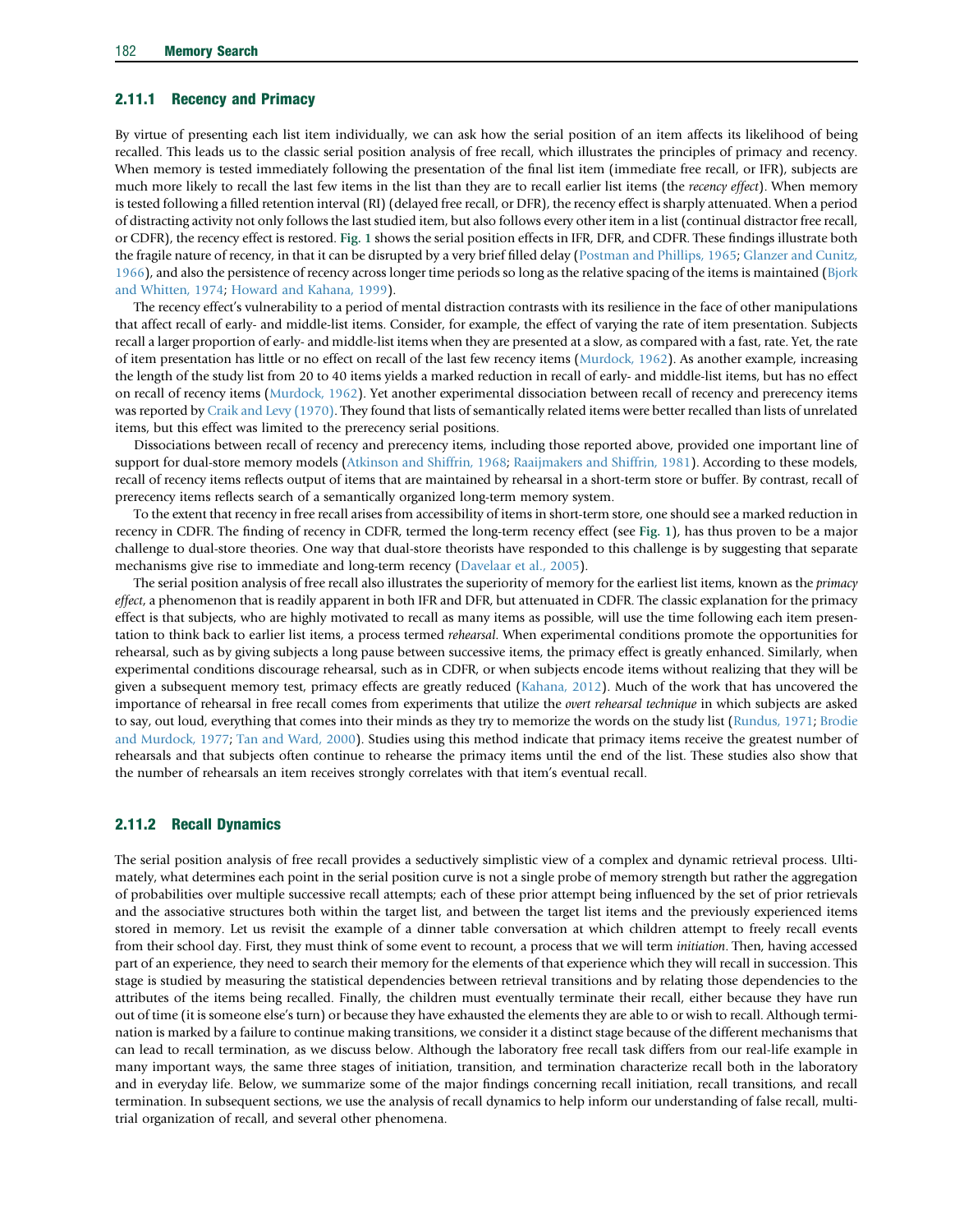<span id="page-2-0"></span>

Figure 1 Serial position effects in immediate, delayed, and continual distractor free recall. (A) Illustration of presentation schedules in each of the three conditions. Arithmetic problems fill the distractor intervals. (B) Recency appears in both immediate and continual distractor free recall, but is sharply attenuated in delayed recall. Modest primacy is seen in both immediate and delayed tests. Primacy is likely attenuated in continual distractor free recall because the distractor task disrupts rehearsal. FR, free recall.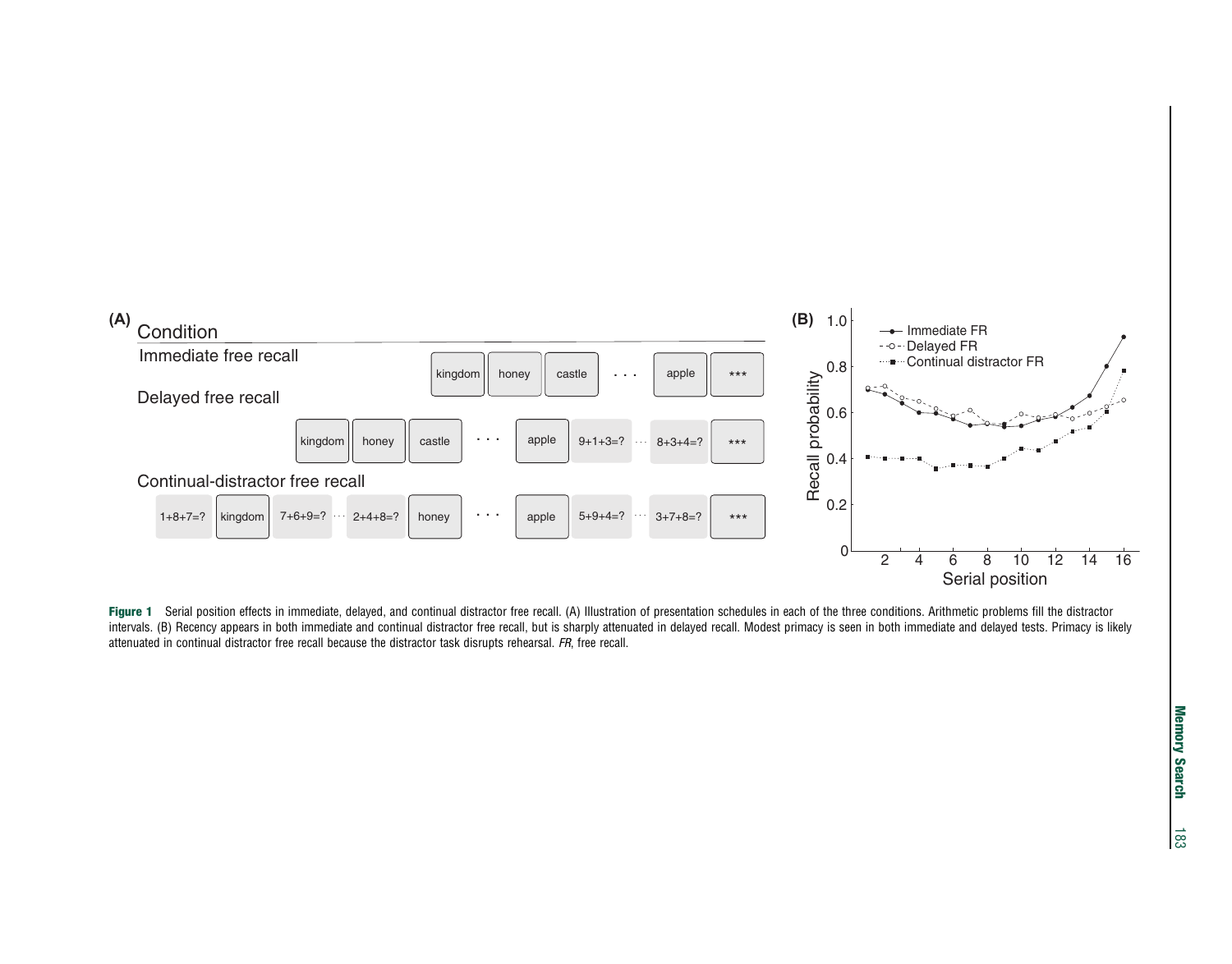

Figure 2 Recall initiation. (A) The probability of recalling a list item from each serial position in output positions 1, 3, 5, 7, and 9, conditional on serial position availability as computed on a trial by trial basis. (B) Probability of first recall (PFR) in immediate, delayed, and continual distractor free recall. FR, free recall. Data from Healey, M.K., Crutchley, P., Kahana, M.J., 2014. Individual differences in memory search and their relation to intelligence. J. Exp. Psychol. Gen. 143 (4), 1553–1569. [http://dx.doi.org/10.1037/a0036306.](http://dx.doi.org/doi:10.1037/a0036306)

## 2.11.2.1 Initiation

Assuming that someone is going to recall at least one item, we can compute the probability that the first recalled item came from each serial position. As observed by [Deese and Kaufman \(1957\)](#page-18-0) and [Hogan \(1975\)](#page-18-0), subjects in IFR tasks exhibit a pronounced tendency to begin recall with one of the most recently studied items. This may be seen in Fig. 2A, which shows that the probability of first response is greatest for the final list item in IFR.<sup>1</sup> An immediate question that arises is whether subsequently recalled items are drawn from the same distribution as the first response. In other words, what is the probability of the second response coming from each serial position, conditional on the availability of a response at that serial position (this conditionalization is important as we know that neurologically intact individuals rarely repeat recalled items)? As may be seen in Fig. 2A, the probability distribution across serial positions changes markedly as a function of output position. Specifically, the strong tendency to sample recent items fades rapidly across multiple retrieval attempts. The reason for this change will be illuminated when we consider the dynamics of recall transitions in the next section.

Subjects' tendency to begin recall at the end of the list has been strongly linked to the recency effect, which is the increased probability of recalling items from the end of the list [\(Howard and Kahana, 1999;](#page-18-0) [Healey and Kahana, 2014\)](#page-18-0). The striking recency effect seen in the distribution of first recall probabilities function is greatly reduced in DFR, as shown in Fig. 2B. However, when distractors are interpolated between list items to equate the relative times between study items, and between the final study item and the test period, we see a recovery of the probability of initiating with the final list item almost to the same level as seen in IFR. In addition to the recency effect, one also observes a primacy effect in the probability of first recall (PFR), indicating that subjects are more likely to begin recall at the start of the list than at one of the middle serial positions (Fig. 2A and B).

The striking similarity of the PFR curves in IFR and CDFR shows that recency is determined by the relative, rather than the absolute, times between item presentations. In the language of the continual distractor task, recency depends on the relative durations of the filled retention interval (the delay after the final list item) and the filled interpresentation interval (IPI; the delay between the words on the list). For a given RI, increasing the IPI results in more recency and better absolute recall of the last item on the list. This is true of the recency effect seen in the overall serial position curve, as well as in the tendency to initiate recall with final list items. This dependence of recency on the relative, rather than the absolute, spacing of items has been taken as critical evidence against models that ascribe recency to the operation of a limited capacity short-term memory system [\(Howard and Kahana, 1999;](#page-18-0) [Sederberg et al.,](#page-19-0) [2008\)](#page-19-0).

#### 2.11.2.2 Transitions

Because the order of recall reflects the order in which items come to mind, recall transitions can help to reveal the organization of memory. Consider a subject who has just studied a 12-item list, comprised of the words: KINGDOM, HONEY CASTLE, APPLE, MONKEY, LILY, BUSHEL, ISLAND, JEWEL, EAGLE, FARMER, DIAMOND.

Then, upon an immediate recall test, the subject recalled DIAMOND, JEWEL, EAGLE, KINGDOM, CASTLE, and HONEY. Consistent with data on the recency effect, this subject initiated recall with the final list item. From DIAMOND, their first transition was to JEWEL, which is a strong semantic associate, and their next recall transition was to the contiguously presented item EAGLE. That people would transition in their recalls between items that are similar in meaning or neighboring in their list positions would

<sup>&</sup>lt;sup>1</sup>To calculate the probability of first recall, one tallies the number of times the first recall came from a certain serial position in the presented word list and then divides the tally by the number of times the first recall could have come from that serial position.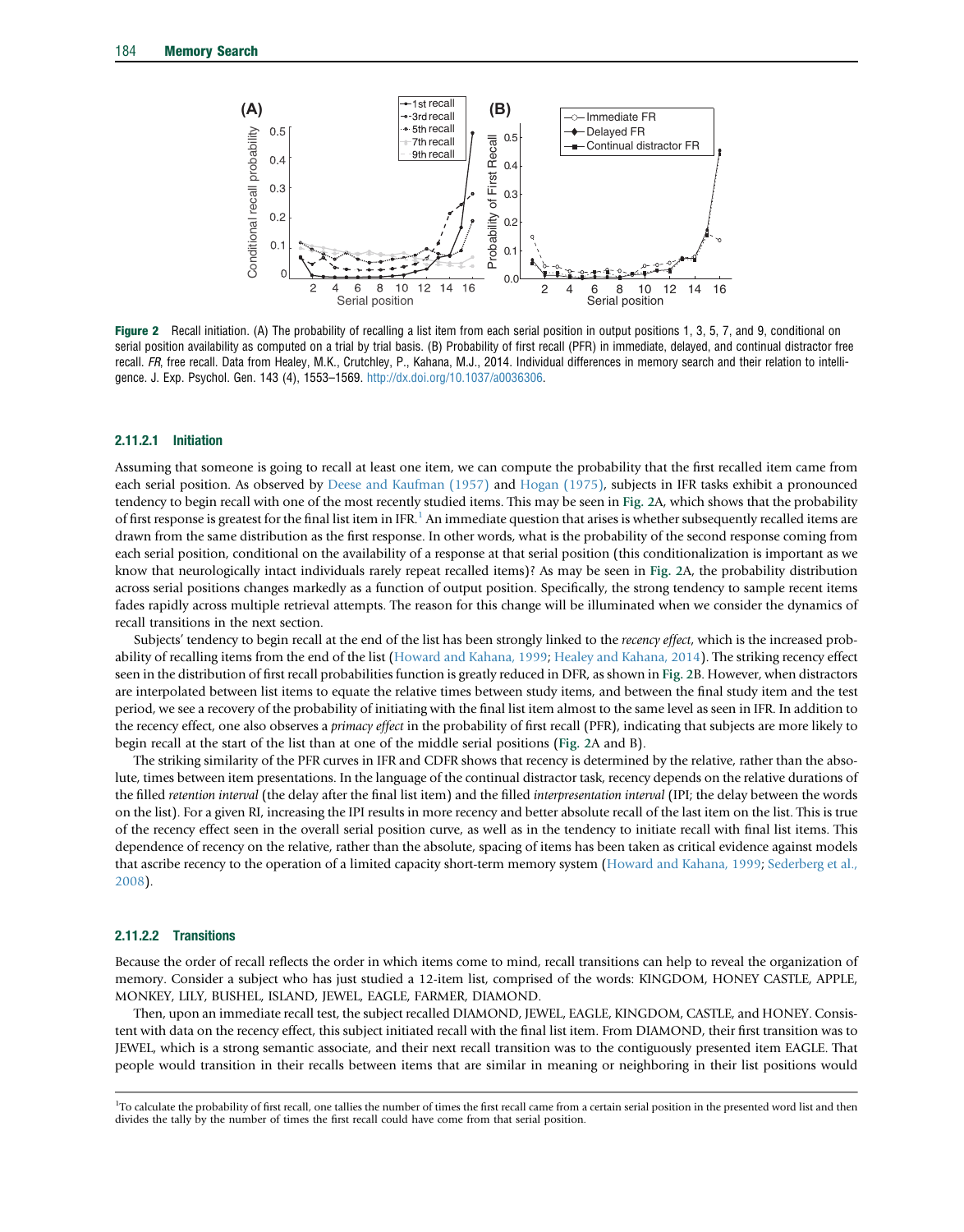not have surprised Aristotle and other sages who maintained that similarity and contiguity were the two primary laws of association ([Kahana, 2012\)](#page-18-0).

Temporal Contiguity. Conditional probability analysis is a useful tool for quantifying and visualizing the predictability of the recall sequence on the basis of the similarity relations among items, either in time of occurrence, in meaning, or in another attribute of the experienced items. [Kahana \(1996\)](#page-18-0) applied this method to quantify the effect of temporal contiguity on recall transitions. Specifically, this paper addressed how the probability of transitioning from an item studied in serial position i to an item studied in serial position j depends on the  $lag = j-i$  between the items.<sup>2</sup> This measure is called the *conditional response probability as a function* of lag, or lag-CRP. Fig. 3 shows lag-CRP functions obtained in IFR, DFR, and CDFR. In this figure, positive values of lag correspond to forward recalls; negative values of lag correspond to backward recalls. Large absolute values of lag correspond to words spaced widely in the list; small absolute values correspond to words spaced closely together in the list.

The lag-CRP function has two invariant characteristics. First, the function decreases systematically as absolute lag increases, approaching an asymptotic value at moderate lags; the asymptotic value depends almost exclusively on list length, with lower asymptotic values for longer lists. Second, for small absolute lags, the function is consistently asymmetric, with an approximately 3:2 ratio favoring forward recall over backward recall transitions. Although the contiguity effect is monotonically decreasing for lags ranging from one to five items, transitions to start- and end-of-list items can be more frequent than transitions to items of intermediate lag, especially for the first few output positions ([Farrell and Lewandowsky, 2008](#page-18-0)). This effect is consistent with the idea that primacy and recency effects can provide a persistent boost to early- and end-of-list items [\(Polyn et al., 2009](#page-18-0); [Howard](#page-18-0) [et al., 2009](#page-18-0)).<sup>3</sup>

Another striking feature of the lag-CRP is the persistence of contiguity across timescales [\(Howard and Kahana, 1999](#page-18-0)). Although one might reasonably expect that requiring subjects to perform a demanding arithmetic task between items would sharply disrupt a subject's tendency to transition among neighboring items at retrieval, the data show otherwise; contiguity is preserved despite the disruption of the encoding process. As shown in [Fig. 1](#page-2-0), the same 16 s of distractor activity was sufficient to sharply attenuate the recency effect in the same experiment.

Semantic Similarity. Whereas the contiguity effect illustrates the temporal organization of memories, it is also well known that subjects also make use of preexisting semantic associations among list items ([Romney et al., 1993](#page-19-0); [Howard and Kahana,](#page-18-0) [2002b](#page-18-0)). This can be seen in people's tendency to make recall transitions among semantically related items, even in random word lists that lack obvious semantic associates. This *semantic similarity effect* can be seen in [Fig. 4](#page-5-0), which shows how the probability of making a recall transition among two items increases with their semantic relatedness. This effect is evident even at low levels of semantic similarity when lists lack any strong associates or any obvious categorical organization, providing evidence that recall transitions are driven by the relative semantic strengths among the stored items ([Howard and Kahana, 2002a](#page-18-0); [Howard et al., 2007](#page-18-0); [Long](#page-18-0) [and Kahana, 2016\)](#page-18-0).



Figure 3 Contiguity in immediate, delayed, and continual distractor free recall (CDFR). The conditional response probability as a function of lag exhibits a strong contiguity effect in both delayed free recall and CDFR. The three CDFR conditions varied the interpresentation interval during which subjects performed an arithmetic distractor task between list items, as noted in the legend. FR, free recall.

<sup>&</sup>lt;sup>2</sup>To compute these probabilities, one divides the frequency of transitions to a given lag by the possible transitions to that lag, excluding transitions that are outside of the bounds of the list or transitions to already recalled items. One can also do more sophisticated corrections for autocorrelations in goodness of encoding, as discussed more fully in [Healey et al., \(2017\).](#page-18-0)<br><sup>3</sup>In immediate free recall, the lag-CRP exhibits a stronger contiguity effect for the first few recall transitions than for later recall transitions. This reflec

from the recency effect, where the last two or three study items tend to be recalled as a cluster prior to recall of other items. The lag-CRP function remains stable across later output positions, thus reflecting the general tendency to make transitions between neighboring items throughout recall. In delayed free recall, recency is reduced or eliminated, and the lag-CRP remains stable across all output positions.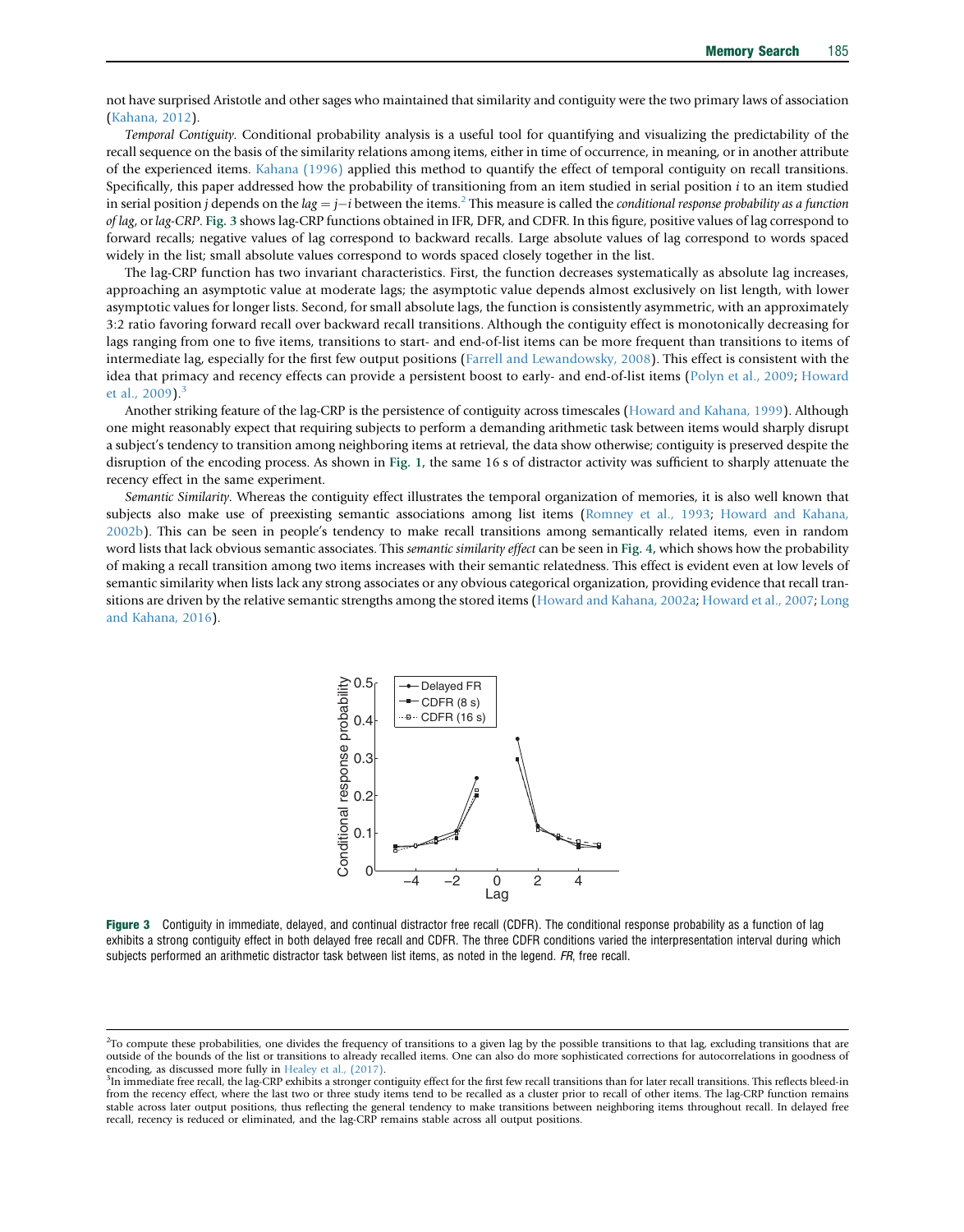<span id="page-5-0"></span>

Figure 4 Semantic relatedness predicts output order in free recall. Subjects are more likely to recall items that are semantically related to the justrecalled item. Semantic relatedness was measured using latent semantic analysis. A word has a semantic relatedness of 1 with itself and a semantic relatedness of 0 with completely unrelated items. Error bars are 95% confidence intervals. Data from Miller, J.F., Weidemann, C.T., Kahana, M.J., 2012. Recall termination in free recall. Mem. Cogn. 40, 540–550.

#### 2.11.2.3 Termination

Subjects terminate their recall for one of three reasons: because their time has run out, because they cannot think of any other items that were on the list, or because they have finished recalling all of the items. Understanding recall termination is particularly important, because whatever accounts for termination determines the total number of items that are ultimately recalled. Although previous research has revealed a great deal about how people initiate recall and how they transition between successively recalled items, less is known about the conditions that determine recall termination.

The first challenge in studying recall termination is in determining whether a subject is done recalling items. One can determine this either by asking subjects to indicate when they cannot recall any further items or by simply looking at the last item they recall within a fixed recall period. Given that most free recall studies give subjects a relatively long fixed interval (usually 2 min) to recall as many items as they can, the second approach allows one to consider a much wider range of data.

[Miller et al. \(2012\)](#page-18-0) defined recall termination as occurring when the time between the last recalled item and the end of the fixed recall period was both longer than all of the IRTs on the current trial and exceeded a criterion of 12 s. This value was chosen to exceed the mean exit latency of 10 s reported by [Dougherty and Harbison \(2007\)](#page-18-0) in an open-ended retrieval period where subjects pressed a button to indicate that they could not recall any more items.

Miller et al. examined how recall termination varied with output position and as a function of the nature of the last recalled item. Fig. 5 shows the conditional probability of recall termination following correct responses and intrusion errors as a function of output position during recall. In particular, Miller et al. considered two major types of intrusions: prior-list intrusions (PLIs), which refer to recall of items presented on a prior list but not on the target list, and extralist intrusions (ELIs), which refer to incorrect recall of an item that was not presented on any of the experimental lists. The probability of stopping is very low for the first few responses, but it rises as recall proceeds. Subjects are more likely to terminate recall following an intrusion (either a PLI or an ELI) than following a correct recall. This pattern holds true at all stages of the recall process, from early- to late-output positions.



Figure 5 Probability of stopping recall. Probability of a response being the final response in a recall sequence for correct recalls, prior-list intrusions (PLIs), and extralist intrusions (ELIs) as a function of output position. Error bars represent  $\pm$ SEM. Data from Data from Miller, J.F., Weidemann, C.T., Kahana, M.J., 2012. Recall termination in free recall. Mem. Cogn. 40, 540–550.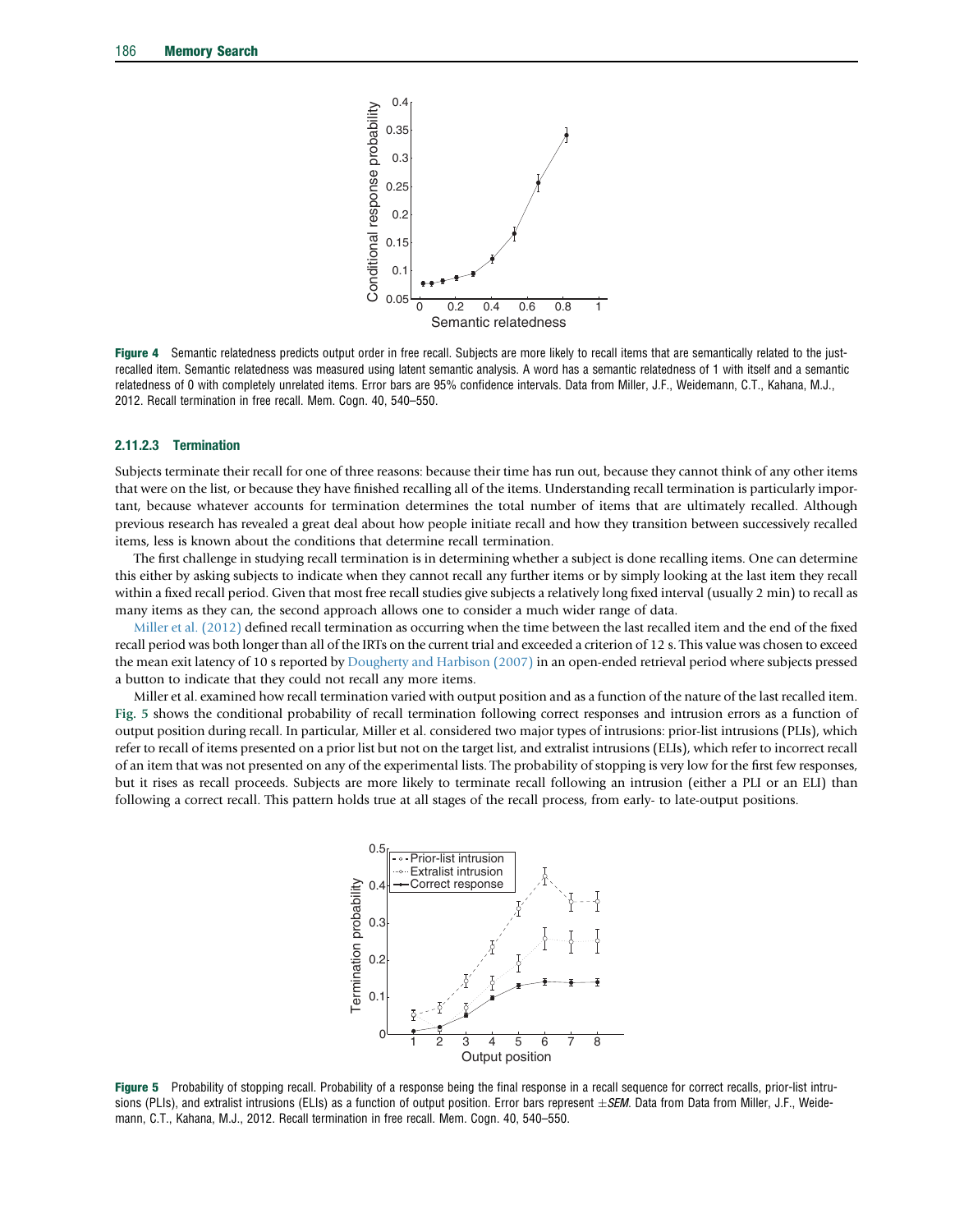Assuming that additional list items remain to be recalled at the end of the recall period, and that the subject had ample time to retrieve those items, we may wonder why recall stopped at this particular point. One possibility is that the remaining items were simply not encoded well during the study phase. Perhaps the subject was so intensively thinking about some items that he or she effectively ignored the other items. Another possibility is that the nonrecalled items were encoded sufficiently to support recall under some conditions, but that the current retrieval cue is not effective in targeting those items. The analysis of recall transitions suggests how the latter might happen. Suppose that the last three recalled items were from list positions 3, 2, and 1, respectively. In this case, the last recalled item is a strong retrieval cue for items 2 and 3. However, since those items were already recalled, the last recalled item is not a very good retrieval cue, and recall is more likely to terminate. Alternatively, suppose that our subject recalled an item that appeared on a prior list but not on the current list (a PLI). In this case, we would expect a high probability that a subject would stop recalling because the just-recalled item is a very poor retrieval cue for any of the items on the target list. This is exactly what we have seen in [Fig. 5](#page-5-0) and in data reported by [Zaromb et al. \(2006\).](#page-19-0) This analysis suggests that subjects can sometimes find themselves in a mental cul-de-sac where the recently recalled items are poor cues for the remaining target items.

# 2.11.3 Organizational Processes

The previous section illustrated how recall transitions provide important clues to the organization of memory. The contiguity effect indicates that items studied in temporally contiguous positions tend to be clustered together in the recall sequence. Similarly, the semantic similarity effect illustrates that items that share semantic attributes tend to be clustered together in recall. Although we have emphasized contiguity- and similarity-based clustering, one can observe clustering for a wide array of other attributes. Below, we discuss three additional forms of organization in free recall: task clustering, spatial clustering, and affective clustering.

# 2.11.3.1 Task Clustering

[Polyn et al. \(2009\)](#page-18-0) had subjects study lists in which items were encoded using two different tasks: as each word appeared, subjects were cued either to judge whether the item would fit into a shoebox or to judge whether the item is living or not living. During recall, items studied using the same encoding task tended to be clustered together. This can be seen in Fig. 6, which shows the interaction between temporal clustering (i.e., contiguity) and task clustering. The encoding tasks used in this experiment may be thought of as providing a context for each studied item, either adding additional attributes concerning size or animacy to the representation of each learned item, or biasing the meaning of each item based on the task being performed. [Polyn et al. \(2009\)](#page-18-0) showed that the degree of task and semantic clustering interacts with temporal clustering insofar as similarity-based clustering (based on semantic or task similarity) is greater for contiguously presented items ([Howard and Kahana, 2002b;](#page-18-0) [Polyn et al., 2009](#page-18-0)).



Figure 6 Interaction between task and temporal clustering. During switch lists, subjects made size or animacy judgments on trains of 2-6 sequentially studied items and were then given an immediate free recall test [\(Polyn et al., 2009\)](#page-18-0). In other control list, all items were studied using the same orienting task (size or animacy judgments). Panel (A) shows an analysis of contiguity based on the number of trains (rather than the number of items) separating the two recalled items. A train lag of zero corresponds to recall of two items studied within the same train; a lag of  $\pm 1$  corresponds to recall transitions between items studied in adjacent trains. The control curve is based on data from control lists, with items relabeled based on the same positions in the switch lists. (B) The difference in conditional probabilities between the relabeled control and the task shift conditions highlights a strong interaction between task and temporal clustering, with contiguity being enhanced when the transition is between items studied under the same encoding task.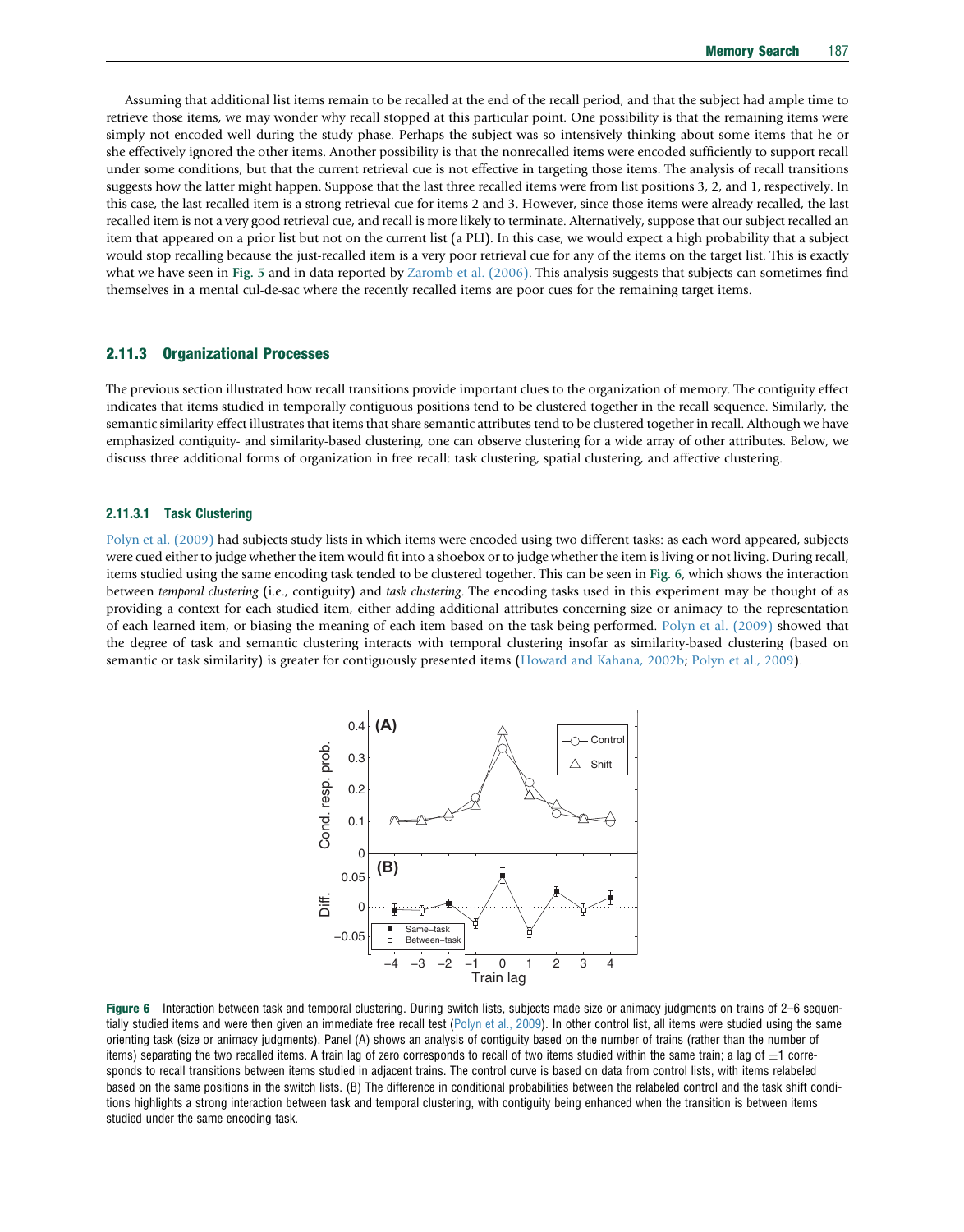This demonstration of task clustering is reminiscent of earlier work by [Murdock and Walker \(1969\)](#page-18-0) who had subjects study lists in which some items were presented visually and others were presented auditorally. They found that subjects' responses were clustered according to the modality in which the items were encoded (i.e., visually presented items tended to be recalled together). In another early study, [Hintzman et al. \(1972\)](#page-18-0) had subjects study lists in which some items were presented in a male voice and other items were presented in a female voice. They found that responses were clustered according to the gender by which the item was spoken.

## 2.11.3.2 Spatial Clustering

Just as the task characteristics or source characteristics of a judgment task can serve as context for a set of studied items, the spatial attributes of an environment can serve as context for material experienced within that environment [\(Smith, 1988\)](#page-19-0). To elucidate the joint contributions of temporal and spatial information to memory search, [Miller et al. \(2013\)](#page-18-0) asked subjects to play the role of a delivery person in a 3D-rendered virtual town (Fig. 7A and B). In a first phase of this experiment, subjects became familiar with the town layout, as well as the locations of the stores, by navigating to each of the target stores in succession. Subjects then began a series of "Delivery Days," each of which involved delivering a series of 12 objects, 1 to each of 12 stores. At the end of the delivery day, the screen went blank and the subjects were cued to freely recall all of the delivered objects. During each delivery day, subjects were cued to navigate to a series of randomly chosen, trial-unique, stores, and upon arrival at each store they were informed of the identity of the object they had delivered. After the final delivery day, subjects were asked to freely recall all of stores in the town (this was an additional probe of spatial memory). [Miller et al. \(2013\)](#page-18-0) observed significant temporal clustering for the recalled items, significant spatial clustering for the recalled stores, and significant spatial clustering in the order of recalled items themselves (Fig. 7C). This latter effect provides insight into how memories are organized within a spatiotemporal context by demonstrating spatial organization of nonspatial memories embedded in a spatial context.

# 2.11.3.3 Affective Clustering

If emotional features are integrated with context and used as a retrieval cue, then recall outputs should be clustered by affective (emotional) valence. To explore whether subjects emotionally cluster their retrievals during recall, [Long et al. \(2015\)](#page-18-0) calculated the likelihood of transitioning between words as a function of their emotional or affective valence. As shown in [Fig. 8](#page-8-0), subjects were more likely to transition between same-valence items than different-valence items.

Because similarities among same-valence words are likely greater than among words from different valence classes, it is important to rule out this potential confound. Long et al. showed that even after controlling for semantic similarity, subjects exhibited reliable affective clustering of their recalls. This finding further supports the idea that the affective attributes of remembered items contribute to the organizational processes during recall.

#### 2.11.3.4 Moderators of Recall Organization

Both the contiguity effect and the semantic similarity effect have been documented in many diverse experiments. Successively recalled items are far more likely to come from nearby serial positions than from remote serial positions, regardless of whether items are presented visually or auditorally, whether they are presented quickly or slowly, whether people study long or short lists, whether people are encouraged to rehearse, or whether rehearsal is disrupted (for a review, see [Healey et al., 2017\)](#page-18-0). The semantic proximity



Figure 7 Spatial clustering in free recall of objects delivered in a virtual town. (A) View that a subject may see when navigating through the virtual town. (B) Overhead map of the town. (C) Objects that were delivered to nearby locations tend to cluster during recall, as seen in the conditional response probability as a function of spatial distance within the town. Data from Miller, J.F., Lazarus, E., Polyn, S.M., Kahana, M.J., 2013. Spatial clustering during memory search. J. Exp. Psychol. Learn. Mem. Cogn. 39 (3), 773–781.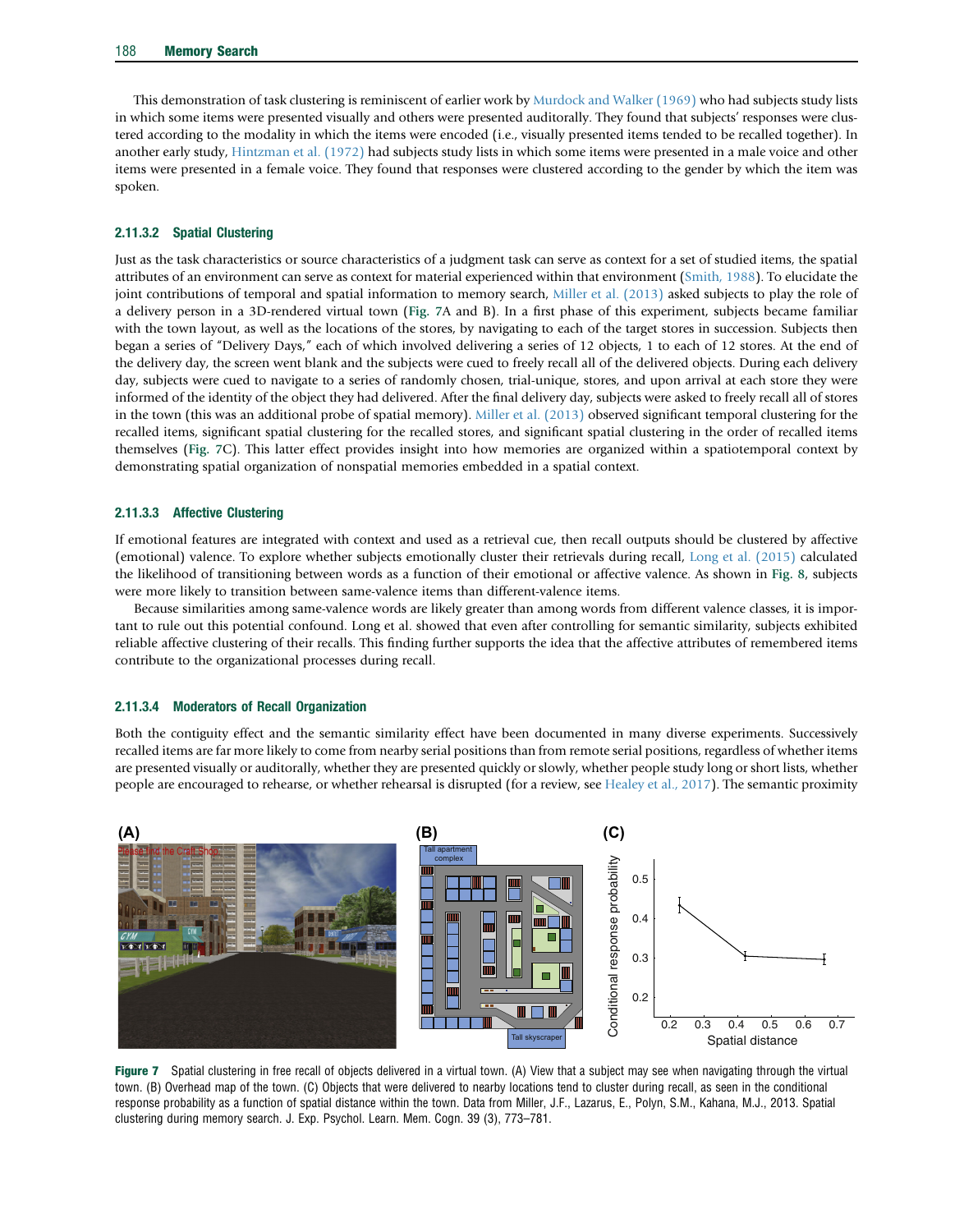<span id="page-8-0"></span>

**Figure 8** Affective Clustering. Following recall of an affectively positive or negative word, subjects are more likely to make transition to a word from the same affective valence category (black, negative; gray, neutral; white, positive). Error bars are standard error of the mean. Gray dots are the expected transition value derived from permuting the recall order within every list, session, and subject. Data from Long, N.M., Danoff, M.S., Kahana, M.J., October 2015. Recall dynamics reveal the retrieval of emotional context. Psychon. Bull. Rev. 22 (5), 1328–1333.

effect is similarly robust to numerous experimental manipulations ([Howard and Kahana, 2002b](#page-18-0); [Polyn et al., 2009;](#page-18-0) [Sederberg et al.,](#page-19-0) [2010](#page-19-0); [Healey and Kahana, 2016;](#page-18-0) [Long and Kahana, 2016\)](#page-18-0). Here, we consider the interaction between semantic and temporal organization and discuss the effects of practice on both of these variables. Later we will consider the effects of aging and individual differences, which are two other moderators of the effects of recall organization.

Interactions between semantic and temporal clustering. The presence of strong semantic associations among list items could mitigate the need to rely on temporal associations to guide recalls. Yet, the contiguity effect is seen even when every item is drawn from the same semantic category [\(Miller et al., 2013](#page-18-0)), which should provide very strong semantic cues. [McCluey et al. \(2016\)](#page-18-0) directly assessed the influence of such strong cues by having subjects study lists in which each item was drawn from the same category or each item was drawn from a different category. As shown in Fig. 9, although contiguity was modestly reduced in the samecategory lists, it was still substantial and robust. That is, even when subjects have strong semantic associations to rely on, temporal associations among words still powerfully influence recall order.

Temporal and semantic associations can either be mutually supportive or competitive. [Healey et al., \(2017\)](#page-18-0) compared the contiguity effect for transition types: (1) those in which there was a highly similar item studied in a neighboring list position, (2) those in which there was a highly similar item studied only in a remote list position, and (3) those in which there was no similar item present on the list. Each list in their study was constructed so that it had two pairs of high similarity words such that members of one pair were presented in adjacent serial positions and the members of the other pair were separated by at least two other items. As seen in Fig. 9, the presence of a strong associate modulated the lag-CRP in a systematic way, making it steeper when the associate was available at a near lag and making it shallower when the associate was available at a distant lag.

Practice effects. If contiguity arises from basic memory mechanisms, it should be evident on the very first list that an experimen-tally naïve subject attempts to recall, and it should persist over the course of practice while performing the recall task. [Healey et al.](#page-18-0) [\(2017\)](#page-18-0) examined contiguity in the first and last list recalled from an experiment in which subjects performed IFR on 12 different study-test lists each comprising 16 common nouns (see [Fig. 10](#page-9-0)A). Contiguity was clearly present on list 1, but became steeper by list 12. Healey et al. further examined the change in the contiguity effect across a 24-session free recall experiment in which subjects



Figure 9 Interactions between semantic and temporal organization. (A) Contiguity in recall of uncategorized lists versus lists drawn from a single category in [McCluey et al. \(2016\)](#page-18-0). (B) Transitions originating from items that had a strong associate available only at lags  $>$  5 versus items that had a strong associate available at lags  $\leq$  2 versus items that had no strong associates available. Error bars represent  $\pm$  SEM. Adapted from Healey, M.K., Long, N.M., Kahana, M.J., 2017. Contiguity in Episodic Memory (submitted).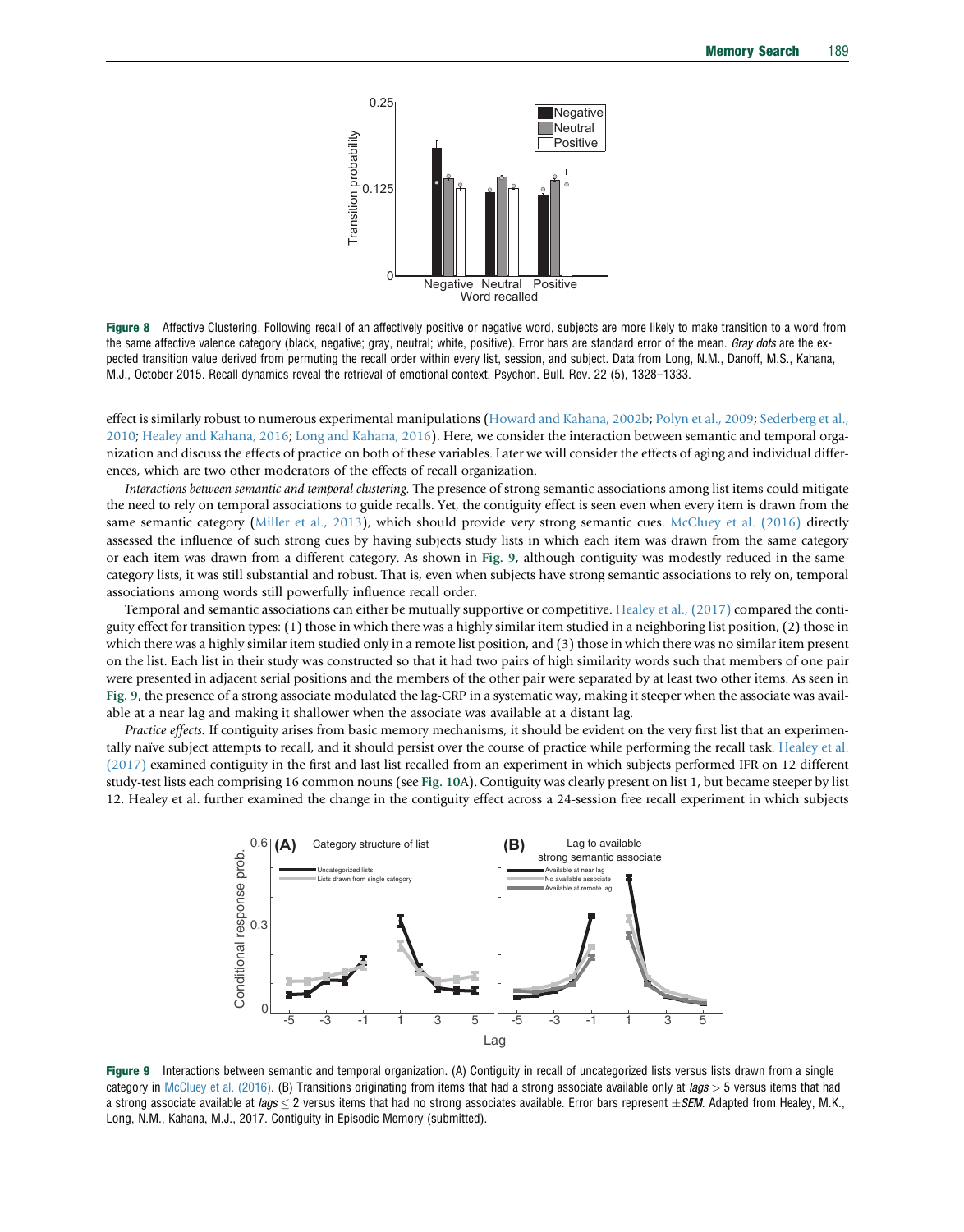<span id="page-9-0"></span>

Figure 10 Changes in contiguity with practice. (A) Contiguity on list 1 versus 12 of the first task of a 24-session free recall experiment. (B) Contiguity on the 1st versus 24th session of the same experiment. Contiguity increases markedly with practice doing the task. Error bars represent  $\pm$  SEM. Adapted from Healey, M.K., Long, N.M., Kahana, M.J., 2017. Contiguity in Episodic Memory (submitted).

performed DFR on lists of 24 items. Here, too, the contiguity effect is pronounced on both the first and last session and appears to increase with training (see Fig. 10B).

Compound cueing. Following recall of a given item,  $j$ , subjects tend to recall another item,  $k$ , whose temporal, semantic, spatial, source, and affective attributes are similar to those of item j. In all of the preceding analyses of recall transitions, we only considered the role of the single prior item j in predicting the nature of the transition to item k. [Lohnas and Kahana \(2014a\)](#page-18-0) asked whether multiple prior items serve as part of the retrieval cue for the next recalled item. For example, perhaps the cue for item k would include two (or more) preceding items, *i* and *j*. This idea of compound cueing has substantial roots in the literature on human memory, going back to early theories of remote associations (e.g., [Herbart, 1834](#page-18-0)). The idea of compound cueing has been employed in earlier research on serial and probed recall ([Kahana and Caplan, 2002\)](#page-18-0), associative recognition ([Clark and Shiffrin, 1987](#page-17-0)), priming ([Ratcliff and McKoon, 1988;](#page-19-0) [Dosher and Rosedale, 1989](#page-18-0)), perceptual learning [\(Cohen and Sekuler, 2010](#page-17-0)), implicit learning ([Jimenez et al., 1996\)](#page-18-0), and false memory ([Kimball et al., 2007\)](#page-18-0). [Lohnas and Kahana \(2014a\)](#page-18-0) showed that in free recall, the contiguity effect measured for transitions between successively recalled items j and k increased when the lag between the previously recalled items i and j was short. In other words, following recall of two temporally clustered items, the next recalled item is more likely to also be temporally clustered. They showed that this result was consistent with theories in which the cue for recall is not simply the just-recalled item, but the context defined by multiple prior recalls, as suggested by retrieved context theories of recall ([Sederberg et al., 2008](#page-19-0); [Polyn et al., 2009;](#page-18-0) [Lohnas et al., 2015b\)](#page-18-0). Other theories, such as those based on chunking [\(Farrell, 2012](#page-18-0)), would likely make similar predictions.

Individual differences. The contiguity effect in free recall has been shown to be related to subjects' overall ability to recall list items. For example, older adults, who recall significantly fewer correct items than younger adults, exhibit reduced contiguity ([Kahana et al.,](#page-18-0) [2002\)](#page-18-0). In contrast to their deficits in contiguity, older adults exhibit intact semantic clustering [\(Healey and Kahana, 2016](#page-18-0)). For a more complete picture of the age-related changes in memory performance, please see the chapter on Memory and Aging by C. Dodson, in this volume.

The magnitude of the contiguity effect correlates positively with both overall recall performance and psychometric intelligence measures (see Fig. 11 from [Healey et al. 2017](#page-18-0)). Temporal contiguity thus constitutes an aspect of recall organization that reliably



Figure 11 Individual differences in contiguity predict memory performance and the Wechsler Intelligence Scale (A) The correlation between temporal factor scores and overall recall probability. Temporal factor scores give the average percentile ranking the temporal lag of each actual transition with respect to the lags of all transitions that were possible at that time. (B) The correlation between temporal factor scores and intelligence as measured by the Wechsler Adult Intelligence Scale IV.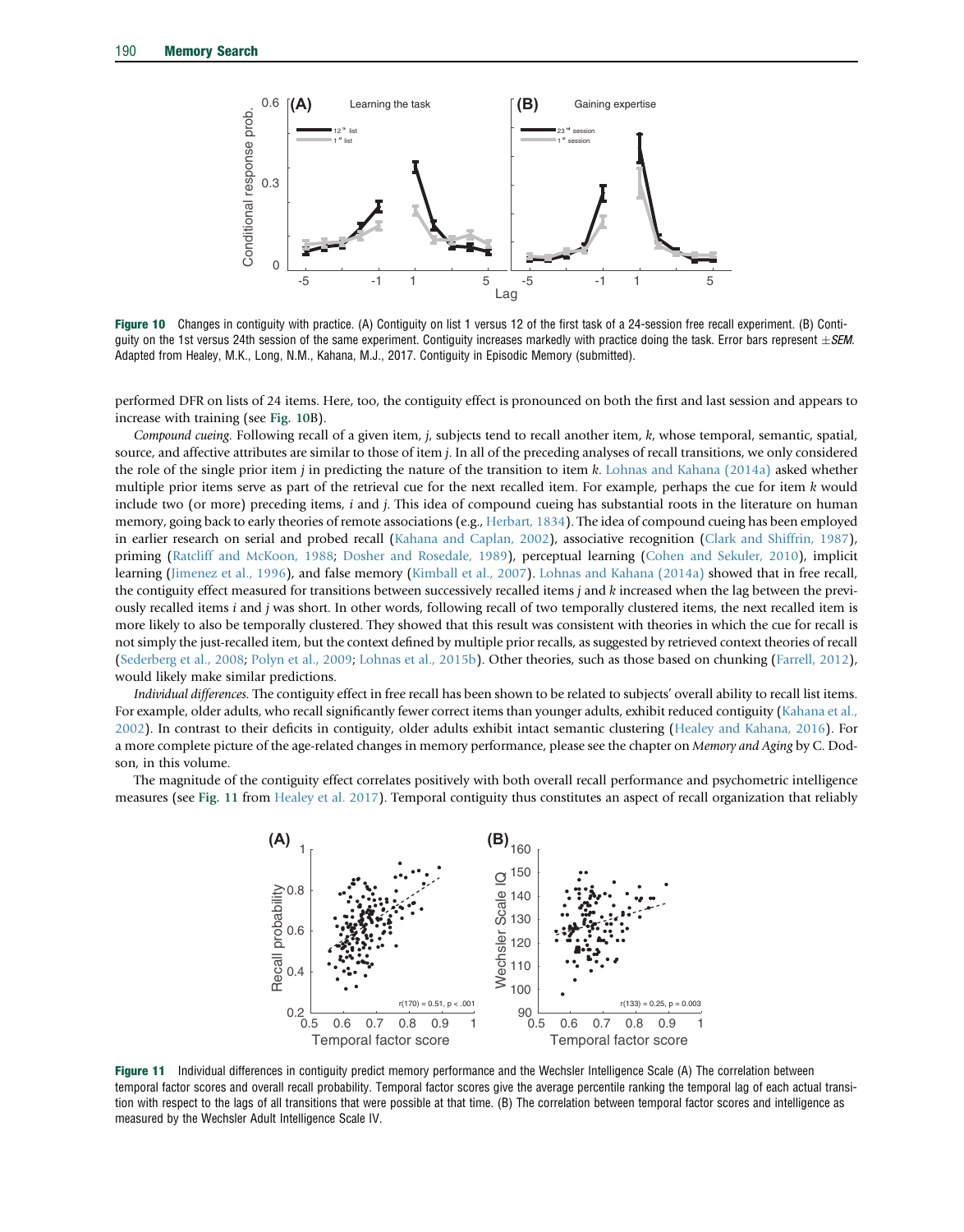differs among individuals, and these individual differences appear to predict variation in overall memory performance and intelligence more strongly than other factors, such as primacy, recency, and semantic clustering ([Healey et al., 2014](#page-18-0)).

Associative Asymmetry. An interesting feature of the contiguity effect is the strong forward asymmetry, with recall transitions being nearly twice as likely in the forward than in the backward direction. This more pronounced tendency to make forward transitions is also seen in ordered (serial) recall and in the pattern of errors observed when subjects are given a single list item as a probe to recall its successor [\(Kahana and Caplan, 2002](#page-18-0); [Caplan et al., 2006\)](#page-17-0). However, the forward asymmetry effect in free recall contrasts with the finding that recall of paired associates is almost perfectly symmetrical, with subjects exhibiting nearly identical rates of forward and backward recall and with forward and backward recall being highly correlated at the level of individual pairs ([Asch and Ebenholtz,](#page-17-0) [1962](#page-17-0); [Ekstrand, 1966;](#page-18-0) [Kahana, 2002](#page-18-0)). It may be that temporally segregated word pairs (as in paired-associate memory tasks) are more likely to be encoded as separate meaning units than neighboring words in a list. Associative symmetry may thus be a property of well-integrated pairs that are broken due to the interference among items from different list positions [\(Caplan et al., 2006\)](#page-17-0).

Encoding Manipulations. Here, we consider the question of encoding processes as a moderator of the contiguity effect. Nearly all studies to date have used intentional encoding instructions, so unfortunately, little is known about recall dynamics under conditions of incidental encoding. The one published study that used incidental encoding conditions [\(Nairne and Pandeirada, 2016\)](#page-18-0) failed to observe reliable contiguity-based clustering. Because analyses of contiguity-based clustering rely on estimating conditional probabilities, they require far more data than traditional serial position–based or output position–based analyses. As such, it is hard to reject the hypothesis that incidental learning gives rise to a small, but significant, degree of temporal clustering.

Other studies (e.g., [Long and Kahana, 2016](#page-18-0)) that have manipulated the type of intentional encoding have shown that temporal clustering is attenuated under conditions that focus attention on the semantic attributes of to-be-learned items. This is illustrated in Fig. 12, which shows how the contiguity affect is reduced when subjects were asked to judge the size or animacy of each studied item. This result could arise from any process that focuses attention on item-specific attributes and away from contextual or associative information that helps to bind items with their neighbors. Alternatively, the encoding task itself may consume resources that otherwise support associative memory encoding.

# 2.11.4 Recall Errors and False Memory

Recently, a great deal of attention has focused on the phenomenon of false memory: mistaken memory for an event that never occurred or that occurred but not as remembered. In the case of free recall, false memory may be said to occur whenever a subject recalls an item that was not on the study list. When making such intrusions, subjects are sometimes highly confident that the item they incorrectly recalled was presented as part of the study list.

The same memory processes that give rise to correct recalls could also give rise to errors [\(Schacter, 1999](#page-19-0)). Previously, we have seen how recency, temporal contiguity, and semantic similarity predict recall initiation and transitions. Here, we consider how these three variables influence intrusion errors in free recall.

## 2.11.4.1 Recency

Many of the intrusions that subjects commit during free recall are items that had been presented on earlier lists. These PLIs could have come from one, two, three, or more lists back. [Fig. 13](#page-11-0)A shows the proportion of PLIs coming from lists of varying recency up to 10 lists back. For these analyses we only consider lists 11 and later, so that PLIs are available from all preceding lists in the analysis. The PLI-recency effect is similar in both IFR and DFR, as well as for younger and older adults, although older adults make a larger absolute number of intrusions than younger adults do [\(Zaromb et al., 2006\)](#page-19-0).



Figure 12 Lag contiguity as a function of encoding task. The lag contiguity analysis shows that subjects are more likely to make transitions between study neighbors, those items separated by a lag of  $\pm 1$ , than b lists. Error bars are  $\pm 1$  SEM. [Long and Kahana \(2016\).](#page-18-0)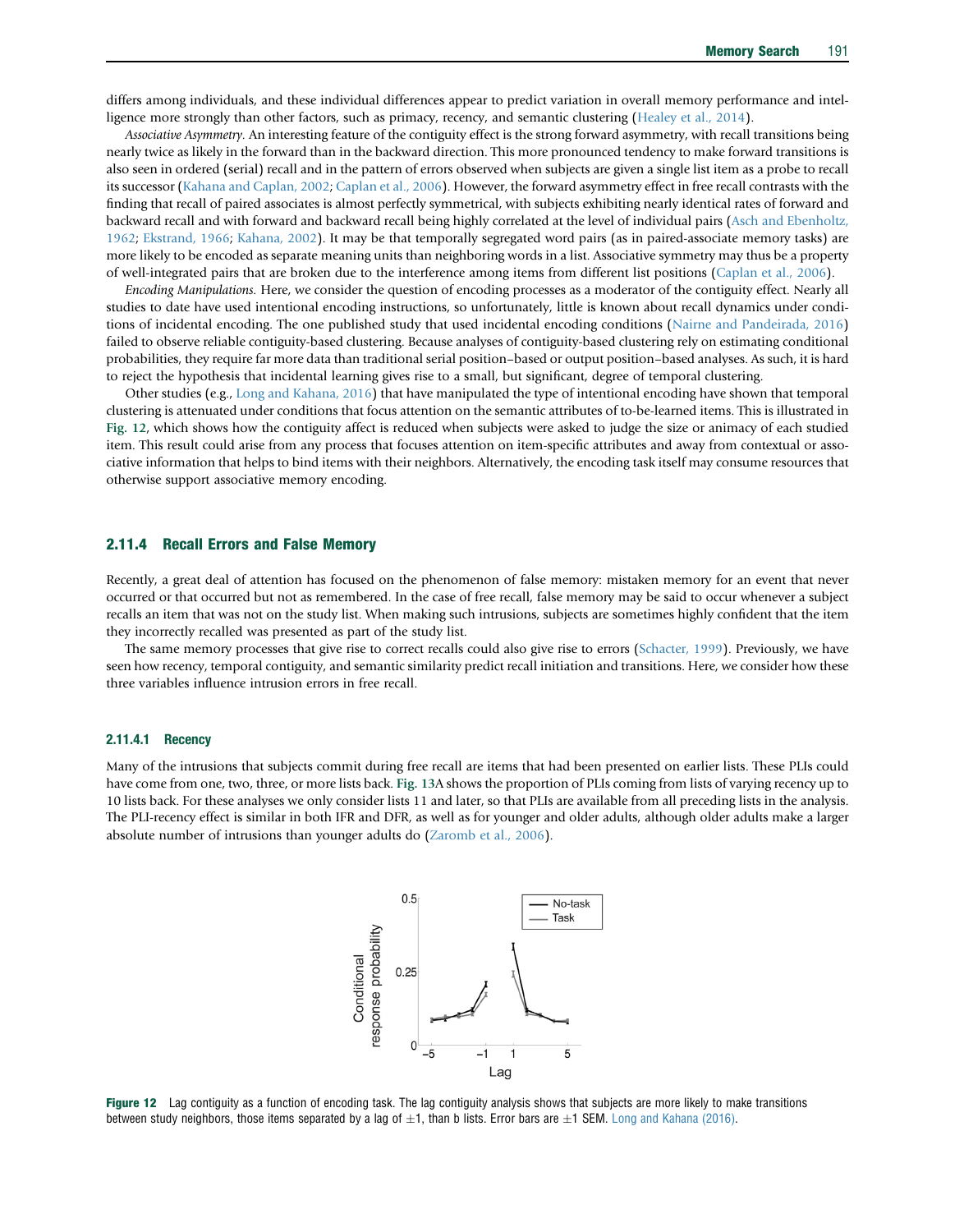<span id="page-11-0"></span>

Figure 13 Recency, Contiguity, and Similarity Influence Recall Errors. (A) Proportion of prior-list intrusions (PLIs) coming from lists presented from 1 to 10 lists back. Because PLIs from 10 lists back can only occur on list 11 and later, we excluded the first 10 lists from these analyses. (B) Successive PLIs that came from the same original list tend also to come from neighboring serial positions. (C) Semantic relatedness values (measured using latent semantic analysis) for making transitions from a correct list item to either another correct item, a PLI or an extralist intrusion (ELI). Error bars represent 95% confidence intervals. Data from Miller, J.F., Weidemann, C.T., Kahana, M.J., 2012. Recall termination in free recall. Mem. Cogn. 40, 540–550 free recall database.

## 2.11.4.2 Temporal Contiguity

The temporal contiguity effect helps to focus memory search on those items that share a particular temporal context, such as that of a target list. Although this should support retrieval of target items, it can also explain how a single recall error can lead to further errors or recall termination. Specifically, if subjects recall an item associated with an incorrect context, such as would be the case for PLIs, then the contiguity effect should bias the next recall to the inappropriate prior list. To exploit this hypothesized mechanism for generating intrusions, [Zaromb et al. \(2006\)](#page-19-0) gave subjects lists that contained mixtures of novel items and items repeated from earlier lists. They hypothesized that recalling a repeated item would tend to elicit PLIs because these items would harbor associations not only with their neighbors on the current target list, but also with their neighbors on their earlier presentation list. As predicted, they found that subjects had a significantly higher rate of committing PLIs following repeated than following once-presented items. More generally, one would predict that in any standard free recall experiment (without repeated items across lists), recall of a PLI would be followed by another PLI, and moreover that the other PLI would tend to come from a neighboring position in the prior list (a PLI contiguity effect). This prediction is borne out in the data, as shown in Fig. 13B.

# 2.11.4.3 Semantic Similarity

Assuming that prior-list items compete with current-list items for recall and that semantic information is an important retrieval cue, we would expect PLIs to have greater semantic relatedness to the just-recalled word than do correct recalls. [Zaromb et al. \(2006\)](#page-19-0) sought to test this idea. To do so, they first needed a way of computing the similarities among all possible words used in their exper-iment. Pioneering work by [Landauer and Dumais \(1997\)](#page-18-0) provided one solution to this problem. They used the cooccurrence of words in paragraphs to find a high-dimensional geometric representation of every word in the English language. Using their approach, termed, latent semantic analysis, one can derive a vector representation of every word. Similarities among words can be computed by calculating the cos  $\theta$  between any two "word" vectors. This measure is just like a correlation, being 0 for unrelated items and close to 1.0 for synonyms. Zaromb et al. found that subjects exhibit a strong tendency to commit PLIs whose recalltransition similarity values are, on average, higher than those for correct recall transitions (Fig. 13C).

#### 2.11.4.4 False Memory Paradigm

One popular method for studying false memory is the Deese–Roediger–McDermott (DRM) procedure in which subjects study lists of items that are semantically associated with a nonpresented critical word [\(Deese, 1959](#page-18-0); [Roediger and McDermott, 1995](#page-19-0)). When asked to recall these words, subjects find that they will often recall the critical word, even though it was not presented (see [Brainerd](#page-17-0) [and Reyna, 2005;](#page-17-0) [Gallo, 2006;](#page-18-0) [Roediger et al., 2001](#page-19-0) for reviews). The finding that semantic proximity helps govern the dynamics of correct responses in free recall, as shown in Fig. 13C, suggests a possible mechanism for producing high levels of false recall in the DRM paradigm.

Although intrusions of the critical word during recall occur quite frequently in the DRM paradigm, intrusions of other words—including PLIs and ELIs—occur much less frequently ([Kimball et al., 2007](#page-18-0)). The dual findings of a high rate of critical word intrusions and relatively low rates of other intrusions constitute an important puzzle for theories of memory. Theories of this phenomenon have either suggested that the critical nonstudied word becomes activated at study due to its associations to the studied items or that semantic cueing from multiple items during retrieval conspire to raise the level of intrusions of the critical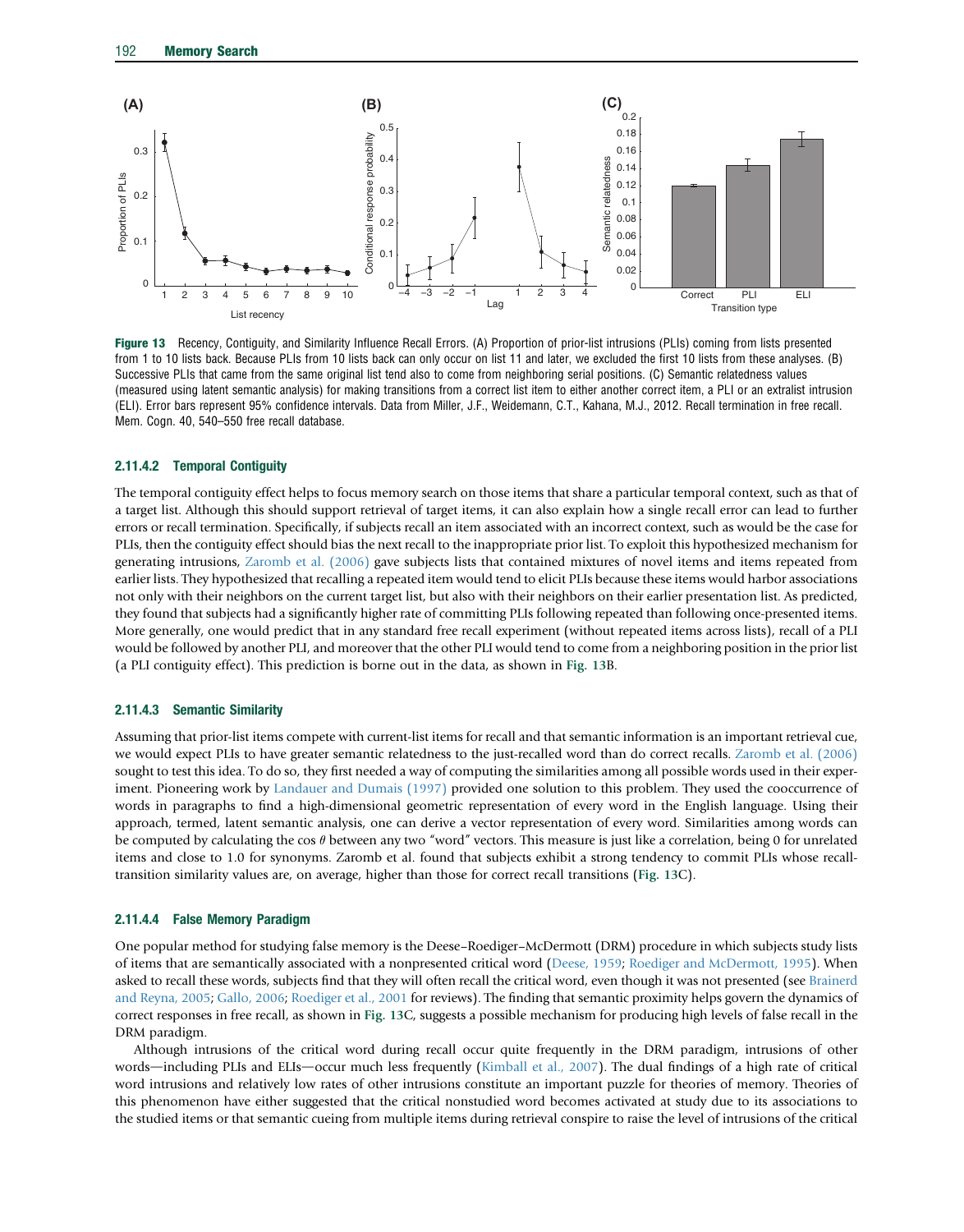item. There is ample evidence for both of these theories, and formal models that employ both mechanisms have been able to explain a wide range of results obtained from DRM studies ([Kimball et al., 2007\)](#page-18-0).

# 2.11.5 Repetition Effects

Repetition is an essential ingredient of learning and one that has been studied extensively in the free recall task. Here, we consider both repetition of items within a single list (intraserial repetition) and repetition of items across lists (multitrial recall). Although repetition usually refers to repeated encoding events, it can also refer to the role of recall itself as a repeated learning event, a topic that has returned to the center stage of memory research in recent years. We begin by discussing a classic study of the learning process carried out by Endel Tulving in 1962.

# 2.11.5.1 Subjective Organization

In studying the learning process in multitrial free recall, [Tulving \(1962\)](#page-19-0) noticed that the sequence in which subjects recalled list items became increasingly consistent over repeated trials, even though the items were presented in a different and randomly determined order on each trial. Tulving quantified this tendency by showing that the correlation between the order of subjects' recalls increased across successive study–test trials. One interpretation of this finding is that over repeated trials, subjects created an organized representation of the list in memory. Because the organization was quite variable across subjects, Tulving referred to this finding as *subjective organization*. Tulving's demonstration of subjective organization in free recall of *random* word lists had a greater impact on the scientific community than did earlier demonstrations that semantic similarity strongly influences the order in which we recall lists of items. This was because Tulving's demonstration suggested that subjects not only use the organization present in the material, but that they also impose their own organization as a key dimension of the learning process. The appeal of organization theory led some researchers to reject associationistic models of free recall. As [Tulving \(1968\)](#page-19-0) noted, "It looks as if the conceptual analyses of free recall have been developed not just in isolation, but almost in defiance of the traditional S[timulus]-R[esponse] models of behavior."

[Klein et al. \(2005\)](#page-18-0) analyzed recall dynamics and subjective organization in two variants of a multitrial free recall task. In the FRvaried condition, subjects performed free recall on a list of words that was presented in a different random order on each of five study–test trials. In the FR-constant condition, the list was repeated in the same order on each trial. Across both conditions, the degree of subjective organization, as measured by *pair frequency*,<sup>4</sup> and the number of words recalled increased across successive study–test trials ([Fig. 14](#page-13-0)).

We can also examine how the dynamics of recall changes across multiple study–test trials of the same list, and in particular, in terms of the contiguity effect and the semantic proximity effect. In the FR-constant condition, contiguity-based associations are reinforced across successive study–test trials, whereas in the FR-varied condition, contiguity-based associations vary from trial to trial, producing associative competition among items.

Klein et al. found a strong contiguity effect in all conditions and on all trials. As shown in [Fig. 14](#page-13-0)A, the contiguity effect (as seen in the degree of temporal clustering<sup>5</sup>) decreased over trials in the FR-varied condition and increased over trials in the FR-constant condition. The opposite pattern was true of semantic associations: semantic clustering increased over trials in the FR-varied condition, but remains relatively flat in the FR-constant condition. Although the contiguity effect decreased significantly over learning trials in the FR-varied condition, it should be noted that lag was calculated based on the most recent list presentation. If the order of subjects' recalls reflects both the order of presentation on the most recent list and also the orders on earlier lists, then the contiguity effect as defined based on the most recent list should decrease over trials. Klein et al.'s study shows how associative information from prior study and test trials strongly influences the way people recall items on the current list. The finding that, even in random word lists, semantic clustering increases with trials in the FR-varied condition helps to explain the phenomenon of subjective organization in terms of basic associative processes ([Tulving, 1966;](#page-19-0) [Schwartz and Humphreys, 1973](#page-19-0)).

#### 2.11.5.2 Intraserial Repetition and Spacing

Here, we consider the problem of intraserial repetition in free recall. Repeating a target item within a list will increase its chance of being recalled simply because there are now multiple retrieval routes to the target. Or, stated another way, there are now multiple, identical targets in memory, and you only need to find one of them to get credit for recalling the target item. However, the beneficial

<sup>&</sup>lt;sup>4</sup>Among the numerous methods that have been proposed to measure subjective organization, pair frequency has been lauded for its simplicity and good statistical properties ([Sternberg and Tulving, 1977\)](#page-19-0). Pair frequency is defined as the number of observed intertrial repetitions of word pairs minus the number of intertrial repetitions of word pairs expected to occur by chance. An intertrial repetition is defined as a pair of studied words that were recalled successively on trials t and  $t+1$ . Such pairs are considered repetitions even if the order of recall differs across trials (e.g., if the subject recalls ..., key, rose, ... on Trial 4 and then recalls ..., *rose, key, .*.. on Trial 5).<br><sup>5</sup>It is often convenient to quantify clustering effects with a single number. [Polyn et al. \(2009\)](#page-18-0) introduced a percentile-based measure for this purpose. This

measure produces a percentile rank for each recall transition, which reflects the temporal proximity or attribute similarity of the two recalled items in the study list, taking into account that already-recalled items are no longer available for recall. Subjects who exhibit strong temporal or semantic organization produce high temporal and semantic clustering scores. By quantifying each form of clustering, one can more easily determine whether the different types of clustering interact with one another or with experimental variables.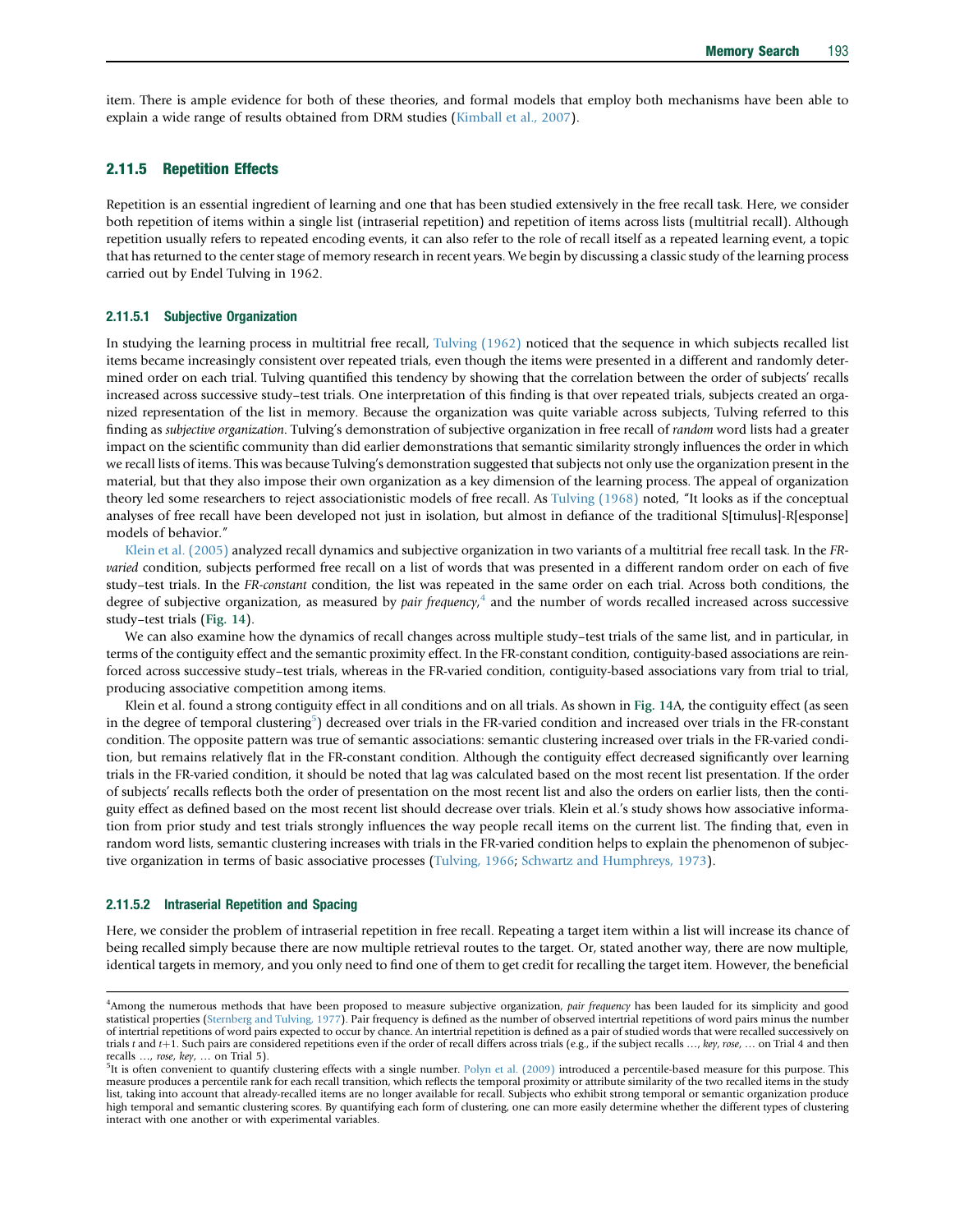<span id="page-13-0"></span>

Figure 14 The relations between organization, learning, and recall dynamics. In a multitrial free recall experiment, subjects studied lists whose order of presentation was either (A) permuted pseudorandomly on each trial (FR-varied condition) or (B) kept constant across trials (FR-constant condition). Pair frequency indicates the consistency of recalls across repeated trials (see text). Ellipses indicate regions of 95% confidence in the data. (C and D) When list order was randomized at the start of each learning trial (FR-varied condition), temporal clustering of recalls decreased over trials and semantic clustering increased. When list order was kept constant on each trial (FR-constant condition), temporal clustering increased slowly over trials, and semantic clustering remained relatively constant. Reanalysis of data from Klein, K.A., Addis, K.M., Kahana, M.J., 2005. A comparative analysis of serial and free recall. Mem. Cogn. 33, 833–839, carried out by L. Lohnas.

mnemonic effects of repetition depend critically on how those repetitions are spacing within a list. Specifically, spacing the repetitions within a target list leads to substantial mnemonic gains over repeating items in massed fashion. Although documented in a wide range of memory tasks, the spacing effect is particularly strong in free recall, where the probability of recalling a repeated word often increases monotonically to spacings of 20 or more items ([Cepeda et al., 2006](#page-17-0); [Delaney et al., 2010](#page-18-0); [Donovan and](#page-18-0) [Radosevich, 1999;](#page-18-0) [Madigan, 1969](#page-18-0); [Melton, 1970\)](#page-18-0).

Fig. 15 reproduces data from a classic study by [Madigan \(1969\).](#page-18-0) Subjects studied lists containing a mixture of once-presented (1P) and twice-presented (2P) items. The 2P items were either presented successively (spacing  $= 0$ ) or with varying numbers of items separating the repetitions (2, 4, 8, 20, or 40). As shown in Fig. 15, increased separation of the 2P items improved their recall. [Underwood \(1970\)](#page-19-0) showed that the spacing effect in free recall is obtained for both slow and fast presentation rates, for auditory and visual presentation modalities, and for items that came from different linguistic classes (nouns, verbs, etc.).



Figure 15 The effect of spacing repetitions in free recall. Increasing the spacing between repeated items increases the magnitude of the repetition effect. 1P indicates once-presented item. Data from Madigan, S.A., 1969. Intraserial repetition and coding processes in free recall. J. Verbal Learn. Verbal Behav. 8, 828–835.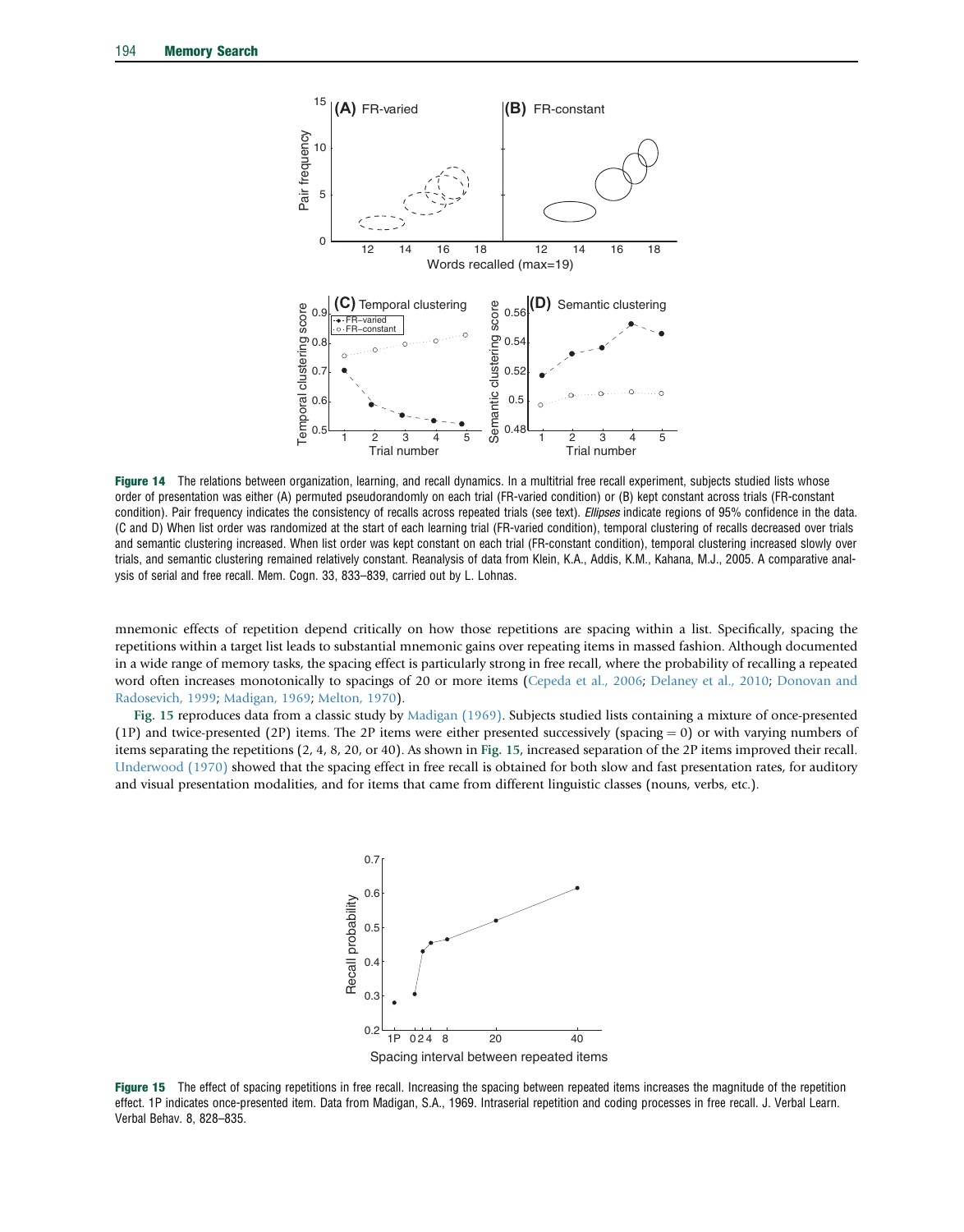The finding of a spacing effect in free recall can be seen as following from the effect of temporal contiguity. Whereas each massed 2P item will be associated with at most two distinct list items (e.g., APPLE, BUSHEL, BUSHEL, CASTLE), each spaced 2P item may be associated with up to four distinct items (e.g., APPLE, BUSHEL, CASTLE, DIAMOND, BUSHEL, EAGLE). Appealing as this account may sound, it turns out that such associative or contextual variability only accounts for a small proportion of the beneficial effects of spacing on recall performance ([Lohnas and Kahana, 2014b\)](#page-18-0). The larger share of the effect appears to come from a study-phase retrieval process wherein the repetition of an item retrieves information about the item's earlier occurrences and this information in turn becomes part of the cue for the current instance of the repeated item. This particular account leads to the novel prediction that subjects are more likely to successively recall items that follow a shared repeated item (e.g., items from positions  $i + 1$ ,  $j + 1$ ) because both items are associated with the context of the repeated item presented at positions i and j. [Lohnas et al. \(2015\)](#page-18-0) tested and experimentally verified this prediction.

# 2.11.6 Interresponse Time Analysis

When recording vocal or typed responses, it is straightforward to measure the time between successive recalls or interresponse times (IRTs). Like other measures of response time, the distribution of IRTs is marked by a sharp leading edge and a very heavy tail (see [Fig. 16](#page-15-0)A that shows the distribution of IRTs for both correct-to-correct and correct-to-incorrect responses). The shape of these distributions has been used to evaluate various theories of memory search ([Wixted and Rohrer, 1993](#page-19-0), [1994\)](#page-19-0).

In [1970](#page-18-0), Ben Murdock and Ron Okada showed that IRTs between successive recalls increase steadily throughout the recall period, growing as an exponential function of the number of items recalled. This increase in IRTs is highly predictive of recall ter-mination—following an IRT of >10 s, people rarely recall further items. [Fig. 16](#page-15-0)B shows a replication of Murdock and Okada's analysis based on data from DFR. These curves indicate that the time between successive responses is a reliable predictor of when subjects will stop recalling. [Fig. 16](#page-15-0)C shows a similar increase in IRTs with output position for transitions between correct responses and intrusions (either PLIs or ELIs).

Given that recall transitions are strongly influenced by both semantic similarity and temporal contiguity, one might expect these variables to also affect IRTs. [Fig. 17](#page-16-0) shows how IRTs increase as a function of both semantic similarity and temporal contiguity. Here, we can see that, controlling for output position, both of these variables exhibit a strong effect on IRTs, with responses being fastest when transitioning between items that were both contiguously studied and also semantically related to one another.

# 2.11.7 Ingredients of a Successful Model of Memory Search

Theorists have developed a variety of models to account for subsets of the aforementioned data. Whereas earlier reviews have focused on comparing the distinct predictions of different models [\(Kahana et al., 2007\)](#page-18-0), there has now been sufficient convergence among models that it is possible to identify a set of key ingredients that any model is likely to require if it is to explain the core features of the data. Below I discuss each of these ingredients and the way they have been employed in various models of memory search to explain the core behavioral data. Finally, I will briefly describe several other model mechanisms that although debated in the literature may ultimately prove essential for explaining certain recall phenomenal.

#### 2.11.7.1 Cue-Dependent Retrieval

Analyses of recall transitions provide strong evidence for the cue-dependent nature of memory retrieval. Following recall of a given item, subjects show a pronounced tendency to recall items that were studied in nearby list positions (e.g., the temporal contiguity effect). In addition, recall transitions are highly predictable based on the shared semantic, affective, or spatial attributes of studied items (among others). These tendencies cannot be accounted for by temporal autocorrelations in variables that affect goodness of encoding ([Healey et al., 2016\)](#page-18-0).

The cue-dependent nature of memory retrieval was emphasized in the classic chaining theory of Ebbinghaus and carried forward into more modern theories of both serial and free recall (see [Kahana, 2012](#page-18-0) for a review). Nearly all models being actively developed to explain data on memory search assume cue-dependent retrieval [\(Kahana et al., 2007](#page-18-0)).

Dual-store memory models assume that a working memory buffer (or short-term store) can hold a limited number of items which may be accessed, manipulated, and retrieved at any given moment (e.g., [Atkinson and Shiffrin, 1968;](#page-17-0) [Raaijmakers and](#page-19-0) [Shiffrin, 1980](#page-19-0); [Sirotin et al., 2005;](#page-19-0) [Kimball et al., 2007\)](#page-18-0). These models further assume that items that are coresident in the short-term buffer become associated with one another and with contextual information present at the time of item processing. These long-term memory associations subsequently enable subjects to search their memories in a cue-dependent manner; both context and item information from previously recalled items serve as a cue for the next retrieval attempt.

According to retrieved context models, recall of an item retrieves its associated contextual representations, which in turn serve to cue subsequent retrievals (e.g., [Lohnas et al., 2015a;](#page-18-0) [Healey and Kahana, 2016\)](#page-18-0). Because contextual information is both temporally autocorrelated and includes information on the representational similarities among items, this cue-dependent retrieval process gives rise to the temporal and semantic clustering effects described above.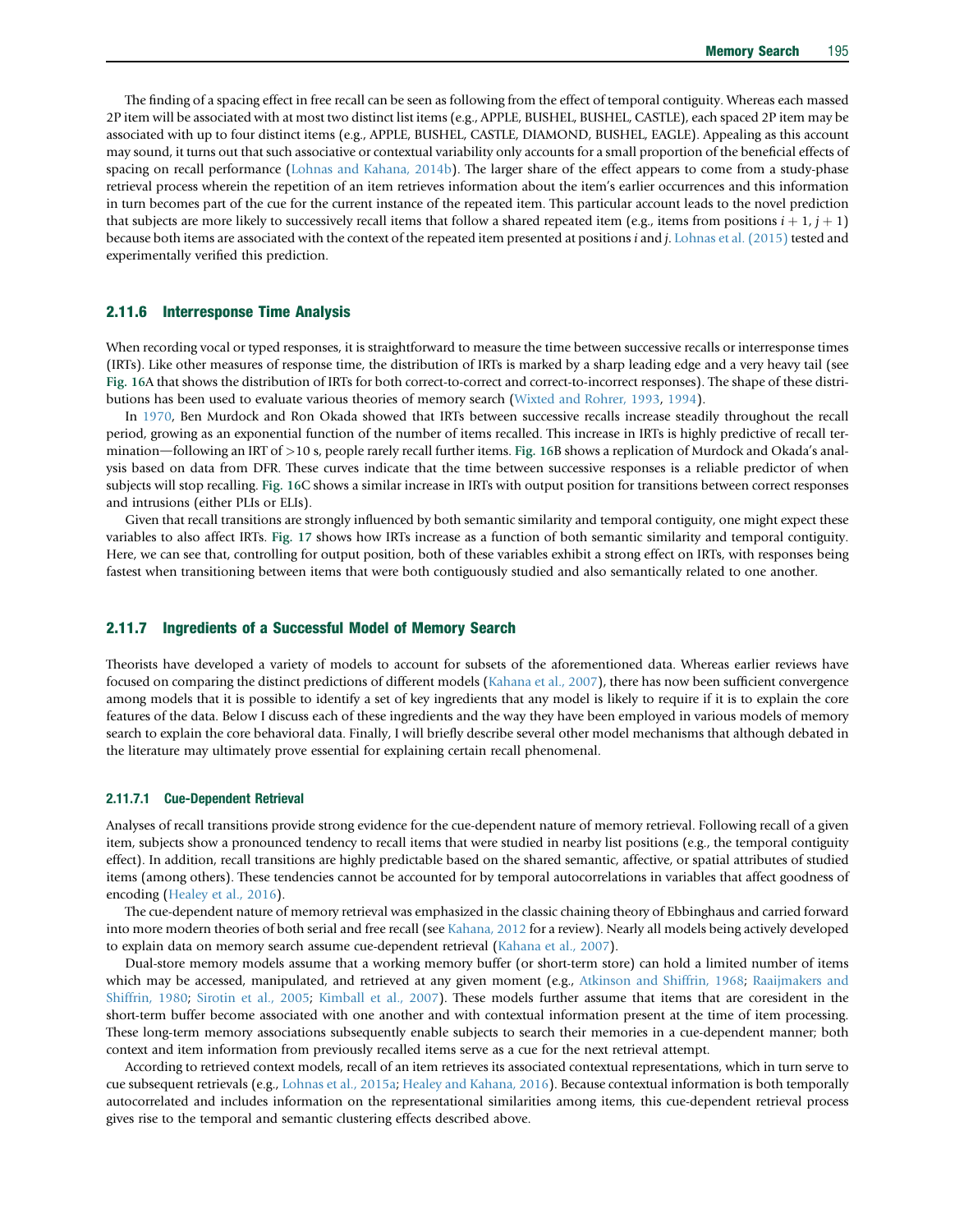<span id="page-15-0"></span>

Figure 16 Interresponse times (IRTs) in free recall. (A) IRT distributions for correct-to-correct transition and correct-to-incorrect transition. Each distribution has a sharp leading edge and a heavy tail whose shape has been used in testing theories of memory search (e.g., [Wixted and Rohrer,](#page-19-0) [1993](#page-19-0), [1994](#page-19-0)). (B) IRT as a joint function of output position and total number of item recalls on a given trial (each line corresponds to trials on which 5, 7, 9, 11, and 13 items were recalled; the time between the recall signal and the first recall is not shown). The two panels show data for transitions between correct responses and for transitions between correct responses and intrusions. Data from Experiment 4 of the PEERS study Healey, M.K., Long, N.M., Kahana, M.J., 2017. Contiguity in Episodic Memory (submitted).

## 2.11.7.2 Representational and Contextual Similarity

In many respects, memory is like perception with the added dimension of time. In both cases, representational similarity is a key stimulus variable that can both enhance or degrade performance depending on task demands. Nearly all memory models implement some form of representational and contextual similarity. In some models, items are explicitly modeled as vectors of attributes over which a similarity function may be defined based on the geometric distances among item representations. These distance-based similarity measures, in turn, predict both associative interference and facilitation effects. In other models, items are assumed to be independent representations whose similarities are mediated by associative strengths based on cooccurrence history, among other variables.

It has long been recognized that items are not encoded in isolation of background cognitive elements (e.g., [Carr, 1931](#page-17-0); [Estes,](#page-18-0) [1959\)](#page-18-0). Indeed, similarity of background contextual information has been shown to be an important variable in nearly all memory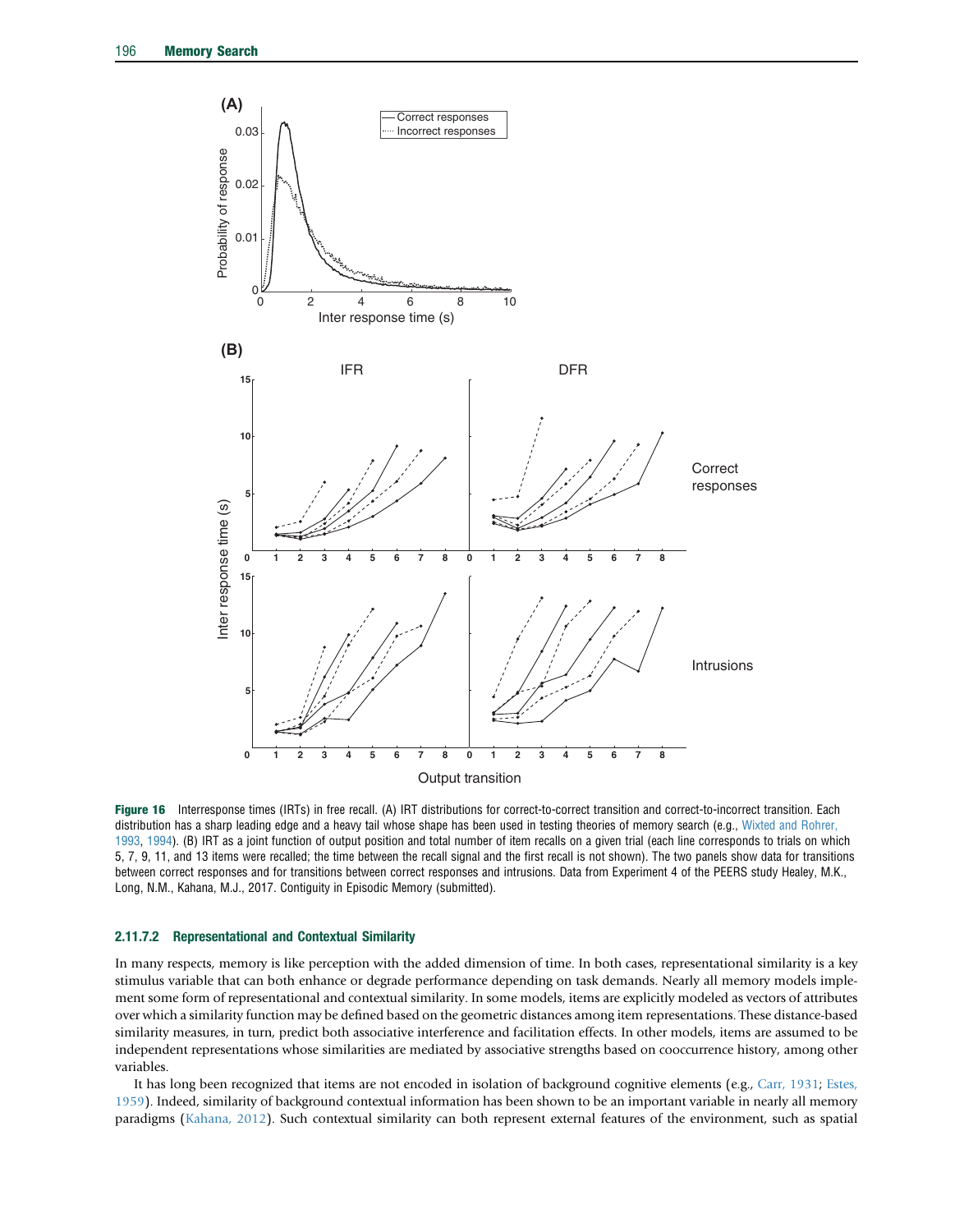<span id="page-16-0"></span>

Figure 17 Contiguity and similarity effects on interresponse times (IRTs). (A) Contiguity effect is seen in faster IRTs between recall of an item from serial positions i and i + lag when lag is small. (B) Semantic similarity effect seen in faster IRTs between items with more similar semantic representations.

location or other background perceptual features, as well as internal variables, including mood or pharmacological state ([McGeoch,](#page-18-0) [1932](#page-18-0)).

Nearly all models of memory have come to include some representation of context to help focus memory search on the target list. In some models, context is modeled as changing between lists, whereas in other models it is assumed to change from item to item. Models that employ list context primarily use this representation to enable subjects to focus retrieval on a target list (e.g., [Sirotin et al., 2005;](#page-19-0) [Kimball et al., 2007](#page-18-0); [Davelaar et al., 2005\)](#page-18-0), whereas other models use contextual similarity between items to help explain the phenomenon of temporal contiguity and its persistence across filled periods of distracting activity [\(Howard and](#page-18-0) [Kahana, 2002a](#page-18-0); [Lohnas et al., 2015a\)](#page-18-0).

#### 2.11.7.3 Stopping Criterion

Memory search does not go on indefinitely. At a certain point, people stop recalling either because they run out of time or they cannot easily recall additional items. Although this may not be the most glamorous aspect of a retrieval model, it is a critical component that cannot be ignored. The dual-store search models developed by [Raaijmakers and Shiffrin \(1980\)](#page-19-0) and extended by others ([Sirotin et al., 2005;](#page-19-0) [Kimball et al., 2007](#page-18-0)) posit that memory search terminates after a certain number of retrieval failures. A similar stopping rule is employed in Farrell's chunking model of serial and free recall ([Farrell, 2012](#page-18-0)), as well as by other models. Retrieved context models that use a competitive leaky accumulator to generate IRTs terminate recall when the retrieval period ends (e.g., [Sederberg et al., 2008;](#page-19-0) [Polyn et al., 2009;](#page-18-0) [Lohnas et al., 2015a\)](#page-18-0). Without a stopping rule, models of memory search would not be able to explain how overall recall probability varies as a function of experimental manipulations.

#### 2.11.7.4 Suppression of Previously Recalled Items

In recalling a list of words, subjects rarely repeat items that they have already recalled. Given that subjects are most likely to recall those items that possess strong retrieval cues (and which were encoded well), it is perhaps surprising that repetitions appear so infrequently in the recall data from healthy subjects. Without some way of suppressing retrieval of already recalled items, many models would repeatedly sample the same items over and over again, exhibiting the kind of perseveration seen occasionally in patients with frontal lobe lesions. Whereas many recall models have simply excluded repetitions as candidate items for recall (e.g., [Sirotin et al.,](#page-19-0) [2005](#page-19-0); [Sederberg et al., 2008;](#page-19-0) [Farrell, 2012](#page-18-0)), some other recent models (e.g., [Lewandowsky and Farrell, 2008](#page-18-0); [Lohnas et al., 2015a](#page-18-0); [Healey and Kahana, 2016\)](#page-18-0) assume recalling an item temporarily increases its recall threshold, making subjects less likely to recall that item for a period of time. This suppression effect gradually dissipates, allowing subjects to repeat a previously recalled item following the recall of several other nonrepeated items, as seen in the data.

## 2.11.7.5 Asymmetric Associative Mechanism

The contiguity effect exhibits a striking forward asymmetry, with recall transitions being nearly twice as likely in the forward than in the backward direction. This forward bias in retrieval is not a natural consequence of most assumptions about the associative processes that bind items, but it is a key feature of data on recall transitions. Whereas asymmetry effects are substantial in free recall,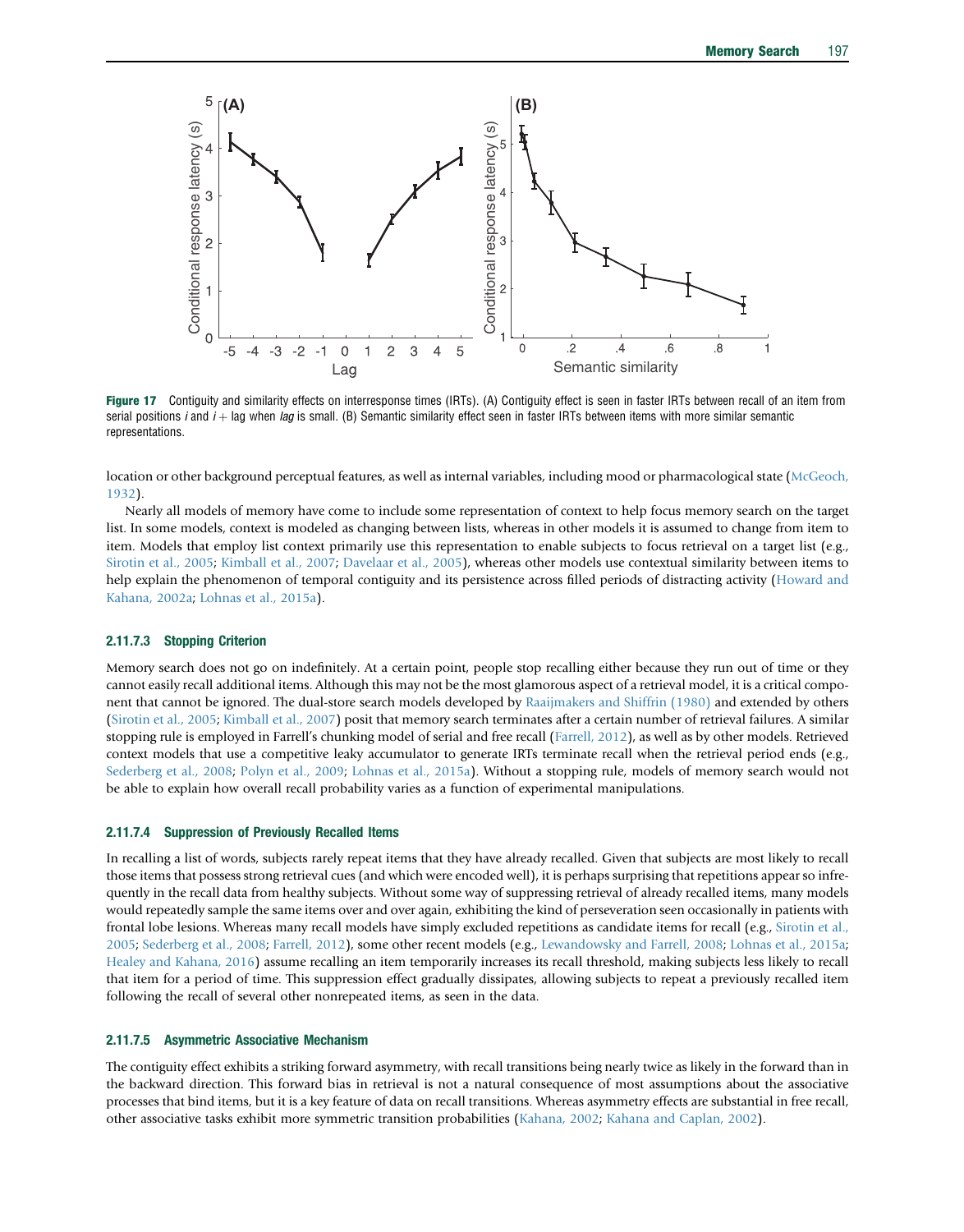<span id="page-17-0"></span>Several models of free recall have been adapted to explain this asymmetry. In both chaining and dual-store models, researchers have employed a scaling factor to make forward associations stronger than backward associations ([Sirotin et al., 2005;](#page-19-0) [Solway et al.,](#page-19-0) [2010\)](#page-19-0). Some chaining models assume that only forward associations are stored and that backward associations arise from rehearsal processes ([Laming, 2010\)](#page-18-0). Chunking models naturally predict asymmetric retrieval because retrieval of a chunk is assumed to produce forward serial recall of the items within the chunk [\(Farrell, 2012](#page-18-0)).

According to retrieved context models, the forward bias in the contiguity effect arises because recall of an item retrieves both the context stored during list presentation (which is similar to both the prior and subsequent list items) and the preexperimental contextual states associated with the item. Because the preexperimental contextual state associated with an item is added to the context vector at the time of the item's encoding, that part of the retrieved context is similar to the contextual states associated with subsequent list items but not prior-list items. Thus, the context retrieved by an item includes a symmetric component (the contextual state associated during list presentation) and an asymmetrical component (the preexperimental contextual states). The combination of these two components produces the forward asymmetry seen in the contiguity effect.

## 2.11.7.6 Potential Ingredients

The foregoing list of ingredients was by no means intended to be comprehensive. Memory search is a highly complex process and it is likely that a successful model will include additional ingredients beyond those listed above. Clearly, the models we have already discussed differ from one another in important ways, and some of those differences pertain to whether they include the ingredients listed below.

Perhaps the most widely debated theoretical mechanism in models of memory search is that of a phonological short-term memory buffer. The exact nature of such a buffer varies from model to model, but a common feature of buffer models is that they impose a specific timescale on both the recency and the contiguity effect owing to the size of the buffer. These models are thus challenged by data on the persistence of both recency and contiguity across timescales. On the other hand, these models can neatly account for experimental dissociations between recency and contiguity measured at different timescales. One can easily imagine a model in which recency and contiguity are partially accounted for by the operation of a phonological buffer. In such a hybrid model, contextual dynamics may produce both recency and contiguity to some extent, but phonologically based rehearsal processes may enhance one or both of these effects.

Another potential ingredient is linguistic organization, or other types of chunking or grouping processes. Clearly subjects report using these strategies, and it would be strange if such strategic activities did not impact retrieval dynamics. On the other hand, models that do not include these mechanisms provide a fairly comprehensive account for temporal clustering effects, although some grouping effects seem to require additional assumptions [\(Farrell, 2012\)](#page-18-0).

Finally, several recent models have advanced the idea that variability in memory encoding is not simply a result of stochastic variation in attention or learning parameters, but that the memory system uses prediction to control the learning of new information and the way in which memories are organized into specific "events" (e.g., [Gershman et al., 2012](#page-18-0)). This work provides great promise in linking models of reinforcement learning and models of episodic memory, and moreover extended the explanatory scope of memory search models way beyond the confines of laboratory list memory tasks. In particular, these models will allow theorists to make specific predictions about how subjects recall naturally occurring events, such as narratives and films.

## Acknowledgments

The author is grateful to John Wixted, Nora Herweg, Katherine Hurley, and Rivka Cohen for their critical reading of the manuscript and to Adam Broitman, Jesse Pazdera, and Sandra LaMonaca for assistance with the figures. This research was funded by National Institutes of Health grants MH55687 and MH61975.

#### References

Asch, S.E., Ebenholtz, S.M., 1962. The principle of associative symmetry. Proc. Am. Philos. Soc. 106, 135–163.

Atkinson, R.C., Shiffrin, R.M., 1968. Human memory: a proposed system and its control processes. In: Spence, K.W., Spence, J.T. (Eds.), The Psychology of Learning and Motivation, vol. 2. Academic Press, New York, pp. 89–105.

Bjork, R.A., Whitten, W.B., 1974. Recency-sensitive retrieval processes in long-term free recall. Cogn. Psychol. 6, 173–189.

Brainerd, C.J., Reyna, V.F., 2005. The Science of False Memory. Oxford University Press, New York.

Brodie, D.A., Murdock, B.B., 1977. Effects of presentation time on nominal and functional serial position curves in free recall. J. Verbal Learn. Verbal Behav. 16, 185–200. [http://](http://dx.doi.org/10.1016/S0022-5371(77)80046-7) [dx.doi.org/10.1016/S0022-5371\(77\)80046-7](http://dx.doi.org/10.1016/S0022-5371(77)80046-7).

Caplan, J.B., Glaholt, M., McIntosh, A.R., 2006. Linking associative and list memory: pairs versus triples. J. Exp. Psychol. Learn. Mem. Cogn. 32 (6), 1244–1265. Carr, H.A., 1931. Laws Assoc. 38, 212–228.

Cepeda, N.J., Pashler, H., Vul, E., Wixted, J.T., Rohrer, D., 2006. Distributed practice in verbal recall tasks: a review and quantitative synthesis. Psychol. Bull. 132 (3), 354–380. Clark, S.E., Shiffrin, R.M., 1987. Recognition of multiple-item probes. Mem. Cogn. 15 (5), 367–378.

Cohen, N.R., Sekuler, R., 2010. Chunking and compound cueing of movement sequences: learning, retention and transfer. Percept. Mot. Ski. 110 (3), 736–750.

Craik, F.I.M., Levy, B.A., 1970. Semantic and acoustic information in primary memory. J. Exp. Psychol. 86, 77–82.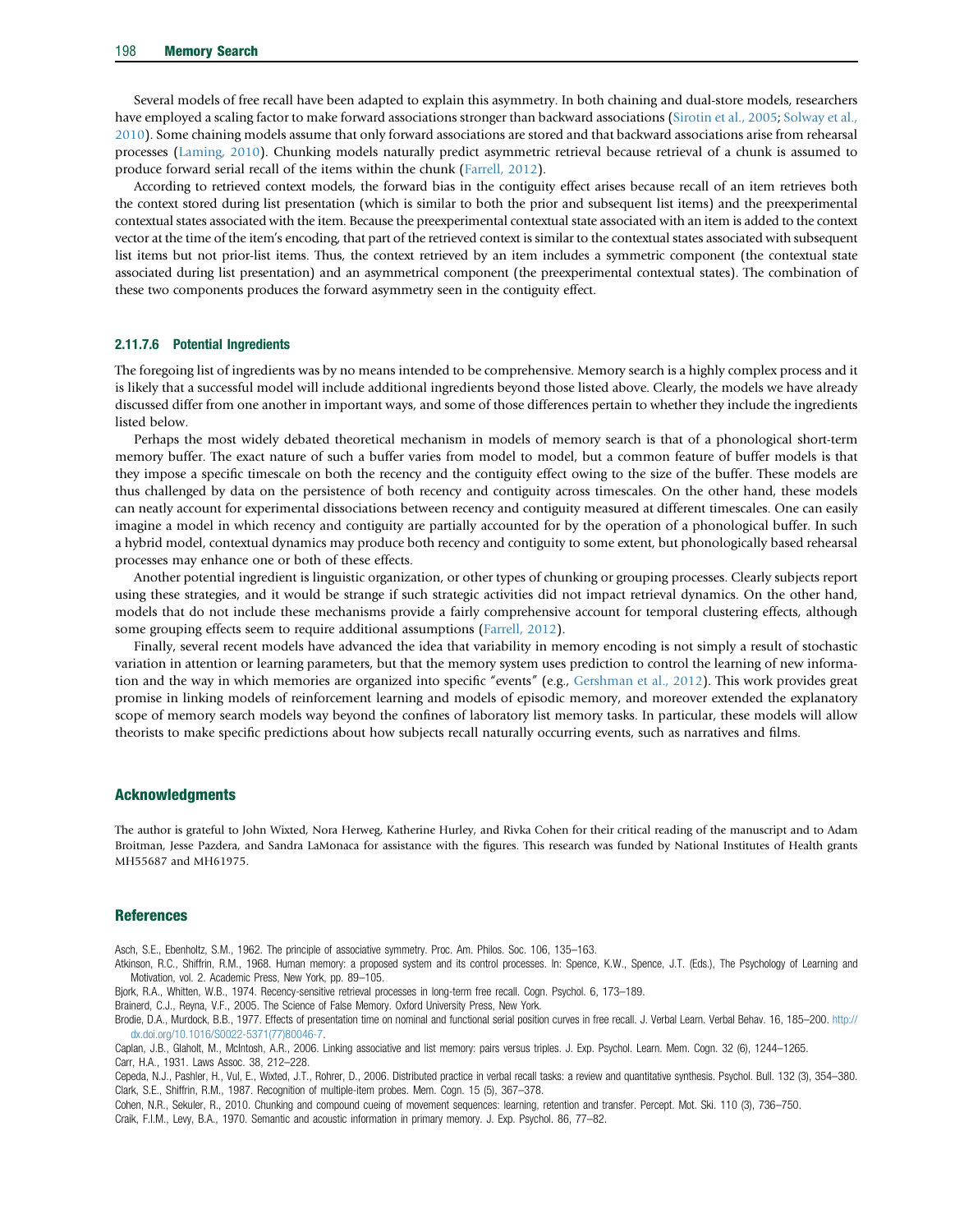- <span id="page-18-0"></span>Davelaar, E.J., Goshen-Gottstein, Y., Ashkenazi, A., Haarmann, H.J., Usher, M., 2005. The demise of short-term memory revisited: empirical and computational investigations of recency effects. Psychol. Rev. 112, 3–42. <http://dx.doi.org/10.1037/0033-295X.112.1.3>.
- Deese, J., 1959. On the prediction of occurrence of particular verbal intrusions in immediate recall. J. Exp. Psychol. 58, 17–22.
- Deese, J., Kaufman, R.A., 1957. Serial effects in recall of unorganized and sequentially organized verbal material. J. Exp. Psychol. 54, 180–187.
- Delaney, P.F., Verkoeijen, P.P.J.L., Spirgel, A.S., 2010. Spacing and testing effects: a deeply critical, lengthy and at times discursive review of the literature. Psychol. Learn. Motiv. 53, 63–147.
- Donovan, J.J., Radosevich, D.J., 1999. A meta-analytic review of the distribution of practice effect: now you see it, now you don't. J. Appl. Psychol. 84 (5), 795–805.
- Dosher, B., Rosedale, G., 1989. Integrated retrieval cues as a mechanism for priming in retrieval from memory. J. Exp. Psychol. Gen. 118 (2), 191–211.
- Dougherty, M., Harbison, J., 2007. Motivated to retrieve: how often are you willing to go back to the well when the well is dry? J. Exp. Psychol. Learn. Mem. Cogn. 33 (6), 1108. Ekstrand, B.R., 1966. Backward associations. Psychol. Bull. 65, 50–64.
- Estes, W.K., 1959. Component and Pattern Models with Markovian Interpretations. Studies in Mathematical Learning Theory. Stanford University Press, Stanford, CA.
- Farrell, S., 2012. Temporal clustering and sequencing in short-term memory and episodic memory. Psychol. Rev. 119 (2), 223–271. [http://dx.doi.org/10.1037/a0027371.](http://dx.doi.org/10.1037/a0027371) Farrell, S., Lewandowsky, S., 2008. Empirical and theoretical limits on lag recency in free recall. Psychon. Bull. Rev. 15, 1236–1250. <http://dx.doi.org/10.3758/PBR.15.6.1236>. Gallo, D., 2006. Associative Illusions of Memory: False Memory Research in DRM and Related Tasks. Psychology Press, New York.
- Gershman, S.J., Moore, C.D., Todd, M.T., Norman, K.A., Sederberg, P.B., 2012. The successor representation and temporal context. Neural Comput. 24 (6), 1553–1568.
- Glanzer, M., 1972. Storage mechanisms in recall. In: Spence, K.W., Spence, J.T. (Eds.), The Psychology of Learning and Motivation. Academic Press, New York, pp. 129–193. Glanzer, M., Cunitz, A.R., 1966. Two storage mechanisms in free recall. J. Verbal Learn. Verbal Behav. 5, 351–360.
- Healey, M.K., Crutchley, P., Kahana, M.J., 2014. Individual differences in memory search and their relation to intelligence. J. Exp. Psychol. Gen. 143 (4), 1553-1569. [http://](http://dx.doi.org/10.1037/a0036306) [dx.doi.org/10.1037/a0036306.](http://dx.doi.org/10.1037/a0036306)
- Healey, M.K., Kahana, M.J., 2014. Is memory search governed by universal principles or idiosyncratic strategies? J. Exp. Psychol. Gen. 143, 575–596. [http://dx.doi.org/10.1037/](http://dx.doi.org/10.1037/a0033715) [a0033715.](http://dx.doi.org/10.1037/a0033715)
- Healey, M.K., Kahana, M.J., 2016. A four-component model of age-related memory change. Psychol. Rev. 123, 23–69. [http://dx.doi.org/10.1037/rev0000015.](http://dx.doi.org/10.1037/rev0000015)
- Healey, M.K., Long, N.M., Kahana, M.J., 2017. Contiguity in Episodic Memory. (submitted).
- Herbart, J.F., 1834. Lehrbuch zur Psychologie. In: Kehrbach, K. (Ed.), Sämtliche Werke, second ed., vol. 4. August Wilhelm Unzer, Königsberg, pp. 376–377.
- Hintzman, D.L., Block, R.A., Inskeep, N.R., 1972. Memory for mode of input. J. Verbal Learn. Verbal Behav. 11, 741–749.
- Hogan, R.M., 1975. Interitem encoding and directed search in free recall. Mem. Cogn. 3, 197–209.
- Howard, M.W., Addis, K.A., Jing, B., Kahana, M.J., 2007. Semantic structure and episodic memory. In: Landauer, T.K., McNamara, D.S., Dennis, S., Kintsch, W. (Eds.), Handbook of Latent Semantic Analysis. Laurence Erlbaum and Associates, Mahwah, NJ, pp. 121–141.
- Howard, M.W., Kahana, M.J., 1999. Contextual variability and serial position effects in free recall. J. Exp. Psychol. Learn. Mem. Cogn. 25, 923-941. [http://dx.doi.org/10.1037/](http://dx.doi.org/10.1037/0278-7393.25.4.923) [0278-7393.25.4.923](http://dx.doi.org/10.1037/0278-7393.25.4.923).
- Howard, M.W., Kahana, M.J., 2002a. A distributed representation of temporal context. J. Math. Psychol. 46, 269–299. [http://dx.doi.org/10.1006/jmps.2001.1388.](http://dx.doi.org/10.1006/jmps.2001.1388)
- Howard, M.W., Kahana, M.J., 2002b. When does semantic similarity help episodic retrieval? J. Mem. Lang. 46, 85–98.
- Howard, M.W., Sederberg, P.B., Kahana, M.J., 2009. Reply to Farrell & Lewandowsky: recency-contiguity interactions predicted by the temporal context model. Psychon. Bull. Rev. 16, 973–984. <http://dx.doi.org/10.3758/PBR.16.5.973>.
- Jimenez, L., Mendez, C., Cleeremans, A., 1996. Comparing direct and indirect measures of sequence learning. J. Exp. Psychol. Learn. Mem. Cogn. 22, 948–969.
- Kahana, M.J., 1996. Associative retrieval processes in free recall. Mem. Cogn. 24 (1), 103–109.
- Kahana, M.J., 2002. Associative symmetry and memory theory. Mem. Cogn. 30, 823–840.
- Kahana, M.J., 2012. Foundations of Human Memory. Oxford University Press, New York, NY.
- Kahana, M.J., Caplan, J.B., 2002. Associative asymmetry in probed recall of serial lists. Mem. Cogn. 30, 841–849.
- Kahana, M.J., Howard, M.W., Zaromb, F., Wingfield, A., 2002. Age dissociates recency and lag recency effects in free recall. J. Exp. Psychol. Learn. Mem. Cogn. 28, 530-540. <http://dx.doi.org/10.1037/0278-7393.28.3.530>.
- Kahana, M.J., Zhou, F., Geller, A.S., Sekuler, R., 2007. Lure-similarity affects visual episodic recognition: detailed tests of a noisy exemplar model. Mem. Cogn. 35, 1222–1232. Kimball, D.R., Smith, T.A., Kahana, M.J., 2007. The fSAM model of false recall. Psychol. Rev. 114 (4), 954–993. [http://dx.doi.org/10.1037/0033-295X.114.4.954.](http://dx.doi.org/10.1037/0033-295X.114.4.954)
- Kirkpatrick, E.A., November 1894. An experimental study of memory. Psychol. Rev. 1 (6), 602–609.
- Klein, K.A., Addis, K.M., Kahana, M.J., 2005. A comparative analysis of serial and free recall. Mem. Cogn. 33, 833–839.
- Laming, D., 2010. Serial position curves in free recall. Psychol. Rev. 117 (1), 93–133.
- Landauer, T.K., Dumais, S.T., 1997. A solution to Plato's problem: the latent semantic analysis theory of acquisition, induction, and representation of knowledge. Psychol. Rev. 104, 211–240.
- Lewandowsky, S., Farrell, S., 2008. Short-term memory: new data and a model. Psychol. Learn. Motiv. 49, 1–48. [http://dx.doi.org/10.1016/S0079-7421\(08\)00001-7](http://dx.doi.org/10.1016/S0079-7421(08)00001-7).
- Lohnas, L.J., Beulen, M.A., Jacobs, J., Kahana, M.J., Tulving, E., 2015. Neural fatigue influences memory encoding in the human hippocampus. In: Context and Episodic Memory Symposium. Philadelphia, PA.
- Lohnas, L.J., Kahana, M.J., 2014a. Compound cuing in free recall. J. Exp. Psychol. Learn. Mem. Cogn. 40 (1), 12–24. <http://dx.doi.org/10.1037/a0033698>.
- Lohnas, L.J., Kahana, M.J., 2014b. A retrieved context account of spacing and repetition effects in free recall. J. Exp. Psychol. Learn. Mem. Cogn. 40 (3), 755–764. [http://](http://dx.doi.org/10.1037/a0035585) [dx.doi.org/10.1037/a0035585.](http://dx.doi.org/10.1037/a0035585)
- Lohnas, L.J., Polyn, S.M., Kahana, M.J., 2015b. Expanding the scope of memory search: intralist and interlist effects in free recall. Psychol. Rev. 122 (2), 337–363.
- Long, N.M., Danoff, M.S., Kahana, M.J., October 2015. Recall dynamics reveal the retrieval of emotional context. Psychon. Bull. Rev. 22 (5), 1328–1333.
- Long, N.M., Kahana, M.J., 2016. Modulation of task demands suggests that semantic processing interferes with the formation of episodic associations. J. Exp. Psychol. Learn. Mem. Cogn. 43.
- Madigan, S.A., 1969. Intraserial repetition and coding processes in free recall. J. Verbal Learn. Verbal Behav. 8, 828–835.
- McCluey, J.D., Burke, J.F., Polyn, S.M., 2016. Temporal and Semantic Structure of a Study List Alters Temporal Organization in Free Recall (Manuscript in preparation).
- McGeoch, J.A., 1932. Forgetting and the law of disuse. Psychol. Rev. 39, 352–370. <http://dx.doi.org/10.1037/h0069819>. Melton, A.W., 1970. The situation with respect to the spacing of repetitions and memory. J. Verbal Learn. Mem. 9, 596–606.
- 
- Miller, J.F., Lazarus, E., Polyn, S.M., Kahana, M.J., 2013. Spatial clustering during memory search. J. Exp. Psychol. Learn. Mem. Cogn. 39 (3), 773–781.
- Miller, J.F., Weidemann, C.T., Kahana, M.J., 2012. Recall termination in free recall. Mem. Cogn. 40, 540–550.
- Murdock, B.B., 1962. The serial position effect of free recall. J. Exp. Psychol. 64, 482–488. <http://dx.doi.org/10.1037/h0045106>.
- Murdock, B.B., 1967. Recent developments in short-term memory. Br. J. Psychol. 58, 421–433.
- Murdock, B.B., Okada, R., 1970. Interresponse times in single-trial free recall. J. Verbal Learn. Verbal Behav. 86, 263–267.
- Murdock, B.B., Walker, K.D., 1969. Modality effects in free recall. J. Verbal Learn. Verbal Behav. 8, 665–676.
- Nairne, J.S., Pandeirada, J.N.S., 2016. Adaptive memory: the evolutionary significance of survival processing. Perspect. Psychol. Sci. 11 (4), 496-511.
- Polyn, S.M., Norman, K.A., Kahana, M.J., 2009. A context maintenance and retrieval model of organizational processes in free recall. Psychol. Rev. 116, 129–156. [http://](http://dx.doi.org/10.1037/a0014420) [dx.doi.org/10.1037/a0014420.](http://dx.doi.org/10.1037/a0014420)
- Postman, L., Phillips, L.W., 1965. Short-term temporal changes in free recall. Q. J. Exp. Psychol. 17, 132–138.